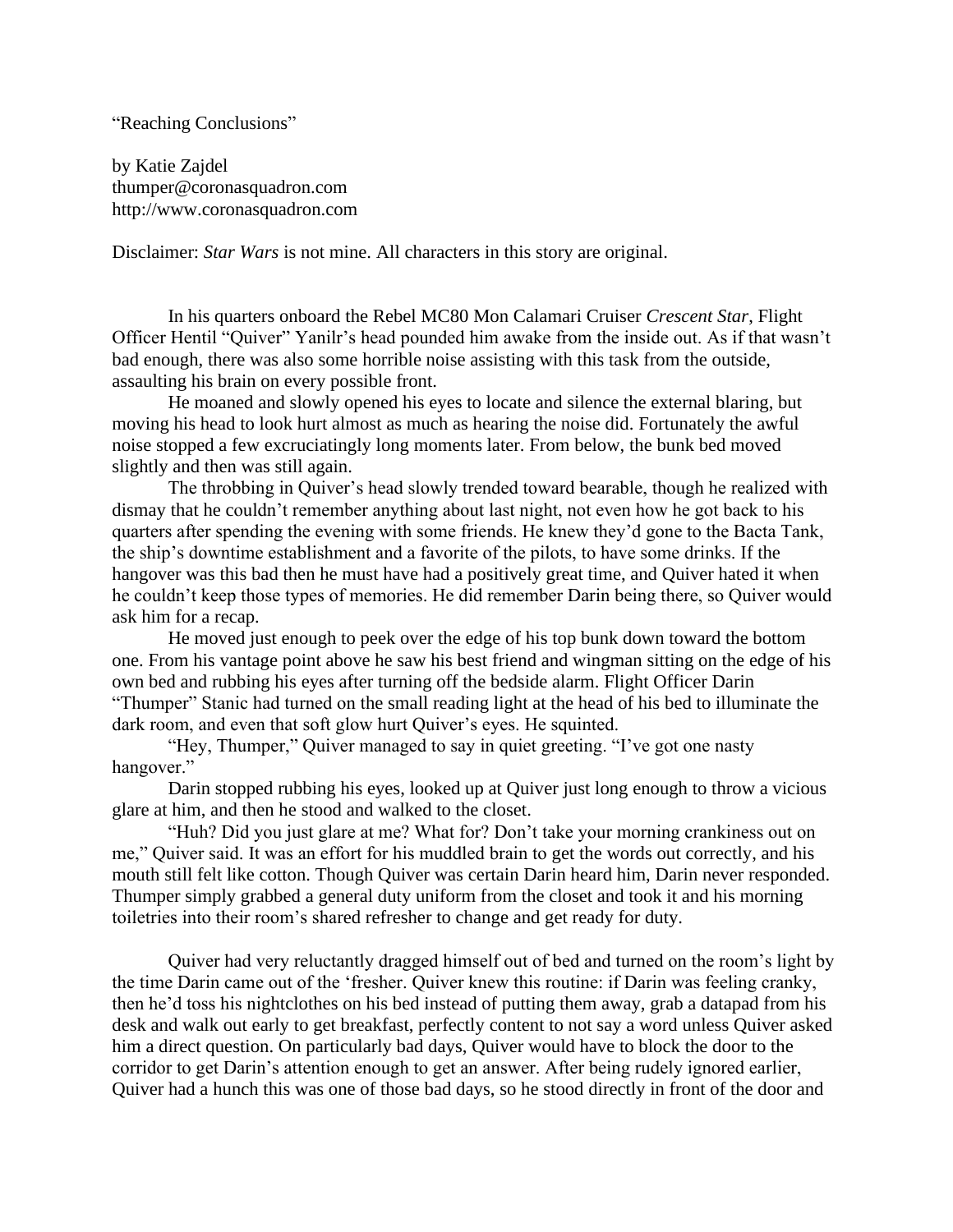waited. Luckily it gave the throbbing in his head a chance to subside a tiny bit more.

"Hey, bud, c'mon, stop being such a disgruntled Gamorrean," Quiver said as Darin wordlessly fulfilled his "bad morning" routine and yanked on his boots. He looked like he'd barely slept. Darin's blond bangs were disheveled, and his uniform looked like it had been thrown on without much care as to its appearance, which wasn't a good sign. Similar things had happened the last few days during Darin's latest struggle with a nasty bout of homesickness and depression over missing his late parents, sister, and friends, and it had been bad enough that he'd gotten in trouble with Lieutenant Weas for his head not being in the game and letting his duties slide. It looked like Darin was going down that same path again today, but CC would be able to straighten some of this out at breakfast now before Darin crossed paths with Weas. Hopefully that would help him avoid another reprimand.

And speaking of breakfast... "Do me a favor, okay?" Quiver said. "When you get to the mess hall, will you get me a cup of caf so I can get rid of this hangover? I'll be there in a minute."

Darin didn't respond. Instead, the eighteen-year-old stepped right up to Quiver on his way out and abruptly stopped toe-to-toe with him. Quiver had half-believed Darin was going to plow right through him. The smaller pilot waited a moment, but when Quiver didn't step aside, Darin looked up at his lanky roommate with another furious, green-eyed glare and hit Quiver in the left upper arm near his shoulder.

For a fairly light punch, it hurt a whole lot more than Quiver expected it to. "Ow!" he yelped in surprise, jumping away. Darin took the opportunity to step around his wingman and through the door. "What the hell was that for?!" Quiver demanded, but Darin was already gone, and the door slid shut behind him.

"Damn it," Quiver muttered, rubbing the spot where Darin had hit him. It stung like crazy, much more than Darin's roughhousing hits ever did. Quiver pushed his sleeve up and saw a large bruise in that exact spot that had already turned an ugly mosaic of black, purple and some green. It would have taken longer than the handful of seconds that had elapsed since Darin had hit him for the skin to turn those particular colors, but Quiver didn't remember getting it earlier.

He gently rubbed it more to soothe it, annoyed at the lousy luck that happened to put the bruise right where Darin had just hit him. What had he done to deserve that punch, anyway? And how had his tried-and-true method of eliciting a spoken response from Darin failed this time? And where were some painkillers and caf, or better yet, caf with painkillers as an added ingredient? Quiver briefly considered selling such a concoction on the ship; it would be an easy way to make a small fortune. Maybe he could tractor Darin into helping and doing the brunt of the work if his crankypants wingman ever lightened up again and stopped hitting him.

Quiver found a sympathetic ear to listen to his problems as he moaned woefully to himself while getting ready for duty. At last he was all set for breakfast. Strangely CC hadn't yet stopped by to meet him for that activity, so he walked to her quarters a couple doors down the corridor.

After pressing the door chime, Quiver heard a couple muffled voices inside the room before the door opened. Lieutenant Ikoa Fyndcap, CC's roommate, stood there, blocking the doorway. The small, brown-haired woman nonchalantly put her hands out to each side and used them to lean on the door frame. "Oh, hi, Quiver."

"Hi, Ko," Quiver replied, still a bit sluggishly. The corridor was too bright, and he ran a hand through his messy blond crew cut to try to increase the circulation to his brain. "It's breakfast time. Is CC here?" He looked over Ikoa's shoulder into the room.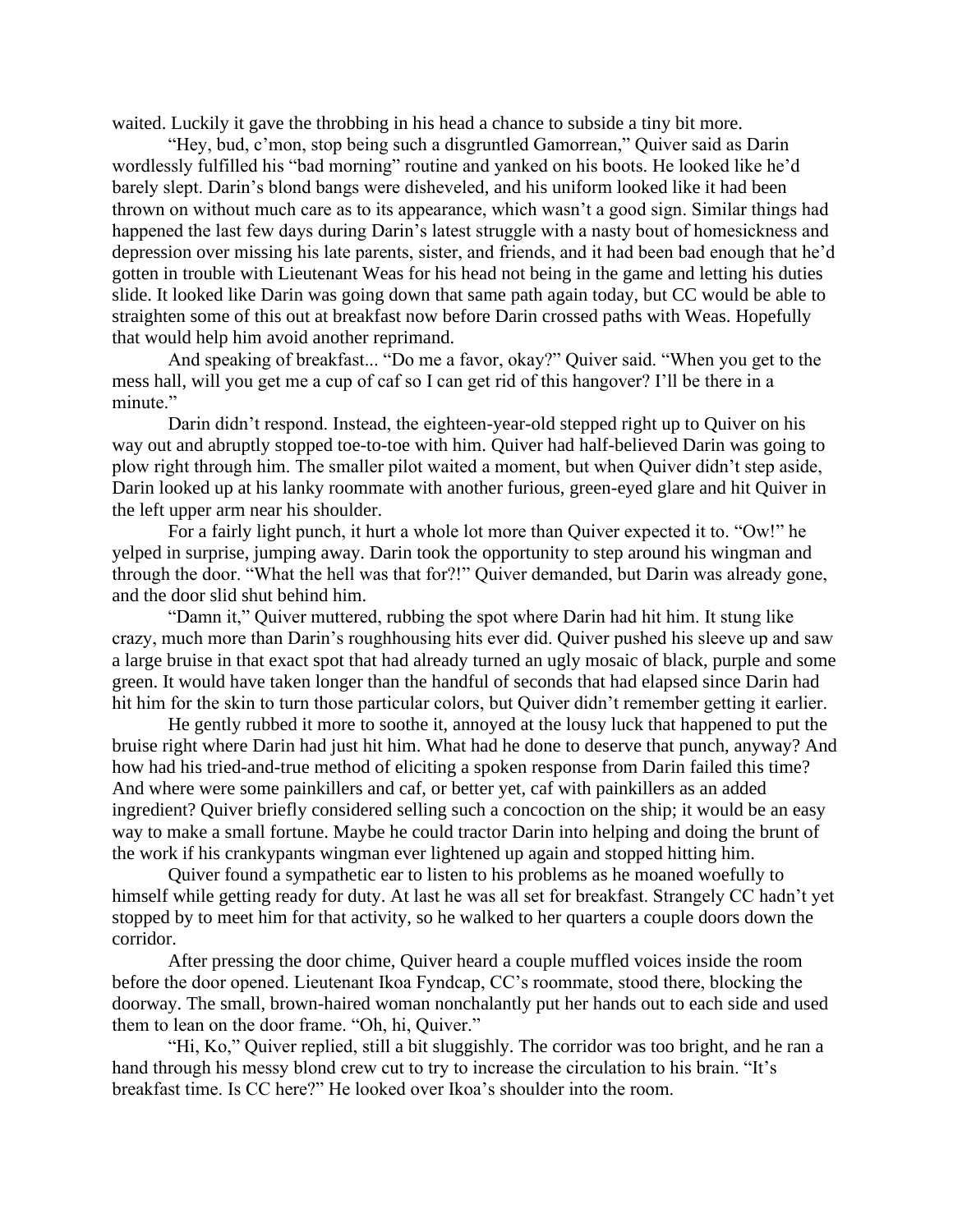"No I'm not!" Flight Officer Chryse "CC" Cerac yelled from somewhere inside the room. She sounded mad about something. Strine blink, what was with people today?

Ikoa never took her sights off of Quiver. "No, she's not," Ikoa repeated in a normal, even casual voice.

"But– I– CC, what's going on?" Quiver directed the last part over Ikoa's shoulder into the room, though he couldn't see CC.

"Tell him I'm surprised Darin let him live!" CC called.

Ikoa dutifully relayed the information. "She's surprised Darin let you live."

"Why? Blast it, Ikoa, what's all this about?"

Ikoa's answer was summed up in her shrug. "Don't ask me. I wasn't there last night. I don't know what happened, and I want to keep it that way."

CC's voice came again. "Tell him I'm thinking of telling Mack and Snubber about everything!"

Ikoa took a deep breath, tapped a finger hard against the doorframe twice, and then put a patient smile on her face before saying to Quiver, "She's thinking–"

"Yeah, yeah, I heard," Quiver muttered. "So apparently I'm in trouble. Apparently Darin and CC are angry, and apparently they're angry *at me.* I just want to know *why* they're so damn angry today."

"*Why* we're angry?!" CC said. She came into view and stood behind Ikoa to talk to Quiver. Now that he saw CC, there was no denying that she was livid. The way her shoulderlength black hair framed her reddened face made her look like a fiery portal into an abyss. "You pull a stunt like that and you can't even understand what was wrong about it? Don't you have any shred of decency in you at all?"

Ikoa rolled her eyes, tapped her finger on the doorframe twice more and said over her shoulder to CC, "You know, you were laughing about whatever it was last night when you came back too."

CC shot a glare at her roommate. That seemed to be contagious that morning. "So I've wizened up with sobriety," CC snapped, "which seems to be something that's too much to ask of Quiver."

"Look, CC," Quiver said, "I have a hell of a hangover. Besides the fact that it's making your yelling hurt, it also means that I don't remember anything about last night after the first few drinks. Will you please tell me what happened?"

CC stopped for a moment, scrunched her nose and studied Quiver. At last she shook her head. "No."

"No?!"

"No. You're not going to slink your way out of this with that lame excuse! You know full well what happened, and I won't let you play innocent on this one!" CC was pretty worked up, and she even stepped closer to try to get more in Quiver's face. To do that she started to push her way through Ikoa, who was still between Quiver and CC in the doorway. Ikoa shoved back, sending CC a step backwards. CC stopped advancing but continued her tirade. "It crossed more lines than I can count, and even though I'll get in trouble too, I'm going to tell Mack or Snubber about it as soon as I figure out which one will kill me less. I'm also going to apologize to Darin, and the only way I won't tell Mack or Snubber is if you apologize to Darin too and really own up to what you did. Now go away." CC spun and stalked off in a huff out of sight somewhere within the small room.

Quiver stood there, agape. Ikoa gave a small sigh and said wryly, "Well, looks like it's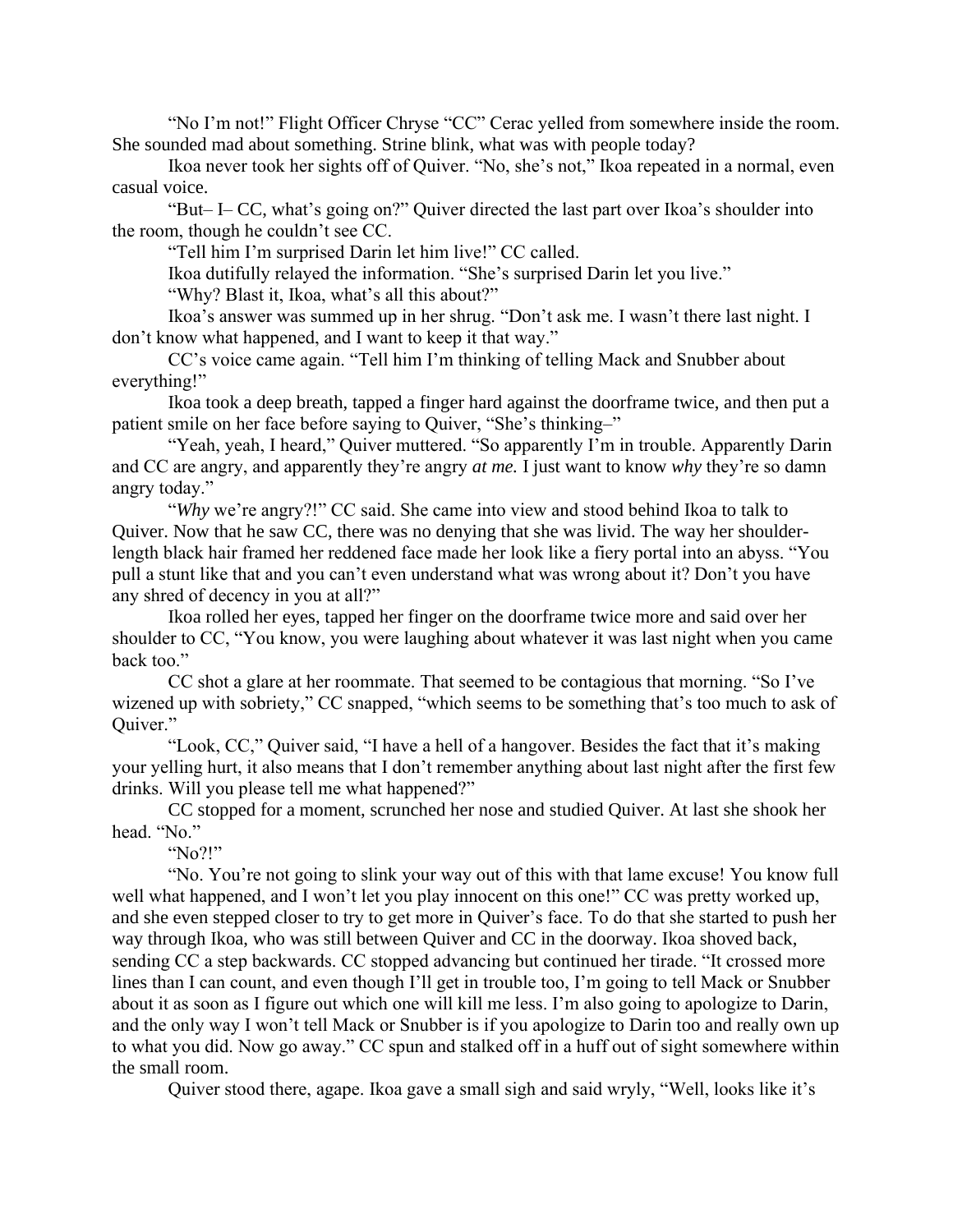going to be another fun-filled day, huh? See you later, Quiver." She pulled back into the room and closed the door.

Quiver remained standing there, looking at the closed door in bewilderment. "But– but I really don't remember what happened," he said in a plaintive voice. The door did not respond.

When Quiver arrived at the mess hall for breakfast, Darin was not at their usual table. In fact, Quiver didn't see Darin anywhere at all. That was odd, but what confused Quiver even more as time went on was that CC never showed up for breakfast either. She'd never been so mad at him that she'd skipped a meal before. It was the most boring breakfast Quiver had experienced in quite a while and therefore one of the quickest.

He was almost done with his food when Lieutenant Jayke "Chopper" Forsgren walked by, heading for the exit. Unlike most of the squadmates Quiver had seen that day, Chopper seemed to be in a pretty good mood. Chopper caught sight of Quiver, then he did a double-take and came over to Quiver's table with a huge grin on his face.

"Wow, you're still alive!" Chopper said.

"Not you too," Quiver grumbled. "Why are people saying that? Why should I be dead?"

"Damn, but that means I owe Kalre money." Chopper looked disappointed for a second, but he quickly got over it and started laughing. "Ah, blast it, Quiver, it was worth it! That was quite a show!" He jovially clapped Quiver on the shoulder of his bruised arm, and Quiver shied away.

"Hey, watch it."

"Oh, right, I bet that arm doesn't feel too good, huh? Sorry. But that all totally made my week. I had no idea Darin made such good fun for us! For such a wimpy, timid little rookie I never expected him to go quite so ballistic, especially over nothing, but that just opened up a whole slew of fun we can get out of him. You should do it again sometime! Sometime soon!"

"Wait! Chopper, what are you talking about?" Quiver reached forward, grabbed Chopper's sleeve and pulled him down into Darin's vacant seat across the table.

It took a moment for Chopper to be able to speak through his chortling. "Huh? What do you mean?"

"I mean, what happened last night? What did I supposedly do to Darin? I don't remember."

"You don't remember? How can you not remember?"

"One too many drinks."

"What? Ha! Damn, Quiver, you're missing out!" Chopper finally got his voice under control. It was unnerving seeing the arrogant, solidly-built pilot so full of mirth, and that almost scared Quiver more than anything CC or Darin had done that morning. "I'm truly sorry that you don't remember that, especially since you had the best seat in the house. Tell ya what. I'll give you the complete rundown of last night's events for twenty credits."

Quiver gaped at him. "Twenty credits?! Why?"

"Because that's how much money I'll be paying Kalre once he sees you walking around in one piece. I want to break even on this."

"But sharing the event in great detail will allow you to relive it and get that wonderful, euphoric enjoyment all over again. Wouldn't that be worth twenty credits?"

Chopper shook his head. "Nope. Kalre doesn't take payment in warm fuzzy feelings. Besides, I can relive it in my own mind anytime. Unlike you. In fact, I think I'll do it right now." Chopper settled back in his seat, and a faraway look fell over his face while he began to grin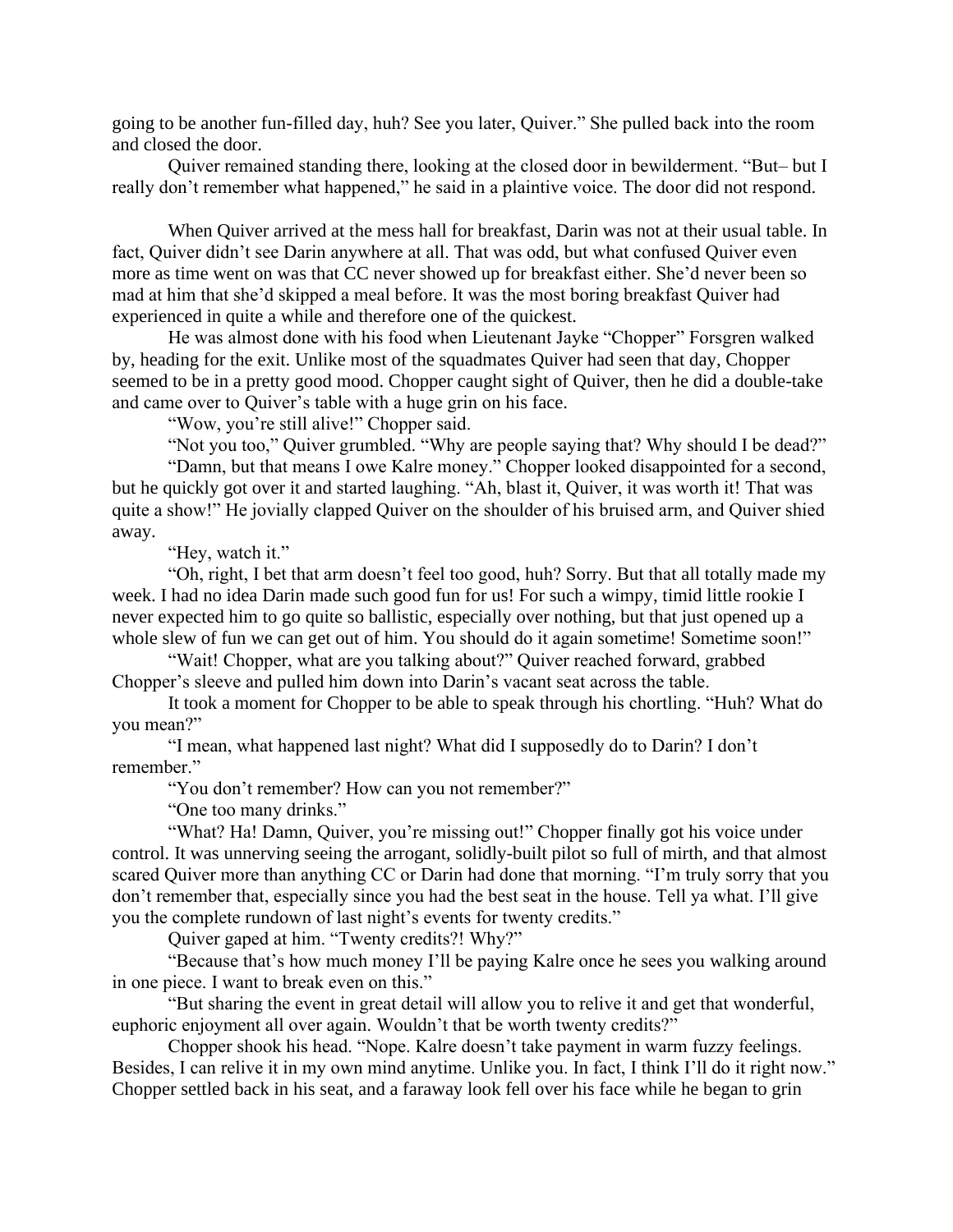again.

"Okay, okay, look," Quiver started. He paused as it suddenly dawned on him that he couldn't borrow money from Darin like he always did. The prospect of being truly broke for the foreseeable future was frightening, but he'd have to deal with that later. "I don't have twenty credits right now, but I'm desperate and CC and Darin won't tell me what's going on, so... um... how about you never lose that bet with Kalre? Would the twenty credits you gain from him without losing any suffice as my payment?"

Chopper perked up. "I'm listening."

Quiver leaned forward again, thinking hard and thanking the caf for fueling the firing of some neurons and allowing a small amount of coherent brain activity. "What was the bet you made? The exact bet?"

"That Darin would seriously injure you or beat you up either last night after he left or first thing this morning. I bet he would. Kalre bet he wouldn't."

"All right... all right... okay," Quiver said. Blast, sorting this out in his head was making it throb again. "So I'll have to look injured."

"I can make you look injured. It'll be realistic, too," Chopper offered.

"Hell no," Quiver retorted. "You're not going to beat me up for show."

"Are you sure? I'll do it for free."

"No way. I'm not *that* hungover. What about if I fake an injury? Get some bandages or something, have Kalre see me in them, you get your money, and then I disappear for a while so I can 'go into bacta' and 'get cured'? How about that?"

A smirk slowly spread across Chopper's face. "I like it. Good plan. But we have to act fast so Kalre doesn't happen across you before we're done, so let's get going. Maybe we can borrow some bandages or an air cast from Medbay."

Quiver nodded and took his food tray to the washing station, then he joined up with Chopper on the way out.

"So what type of injury do you want?" Chopper asked.

"I'm not sure yet," Quiver replied. "But why don't you tell me what happened last night while we're on the way to Medbay?"

"No can do. Not until payment's in my hand. I'm not running a charity here," Chopper said.

"Come on, Chopper," Quiver pleaded. "You'll get the money. I'm running out of time, though. CC threatened to tell Mack or Snubber what I did unless I apologize in detail to Darin."

Chopper gave a low whistle. "Well, more motivation to get me my money quick, huh? And you'd better warn her to keep the rest of our names out of it. You were the leader. We were just along for the ride. I didn't even know what you were talking about when you were setting it up."

Quiver sighed. "Okay. Yeah. But you'd better spill the details as soon as you have agreement from Kalre that you won the bet. I don't want to get stuck if he doesn't happen to have twenty credits on him at that moment."

"All right, deal, on the condition that you don't do anything afterward to tip him off about this little plan, or you'll owe me forty: twenty to pay Kalre and twenty for the details on last night."

"Fine."

"Like I said, we're doing a first aid refresher for some of the pilots," Quiver told the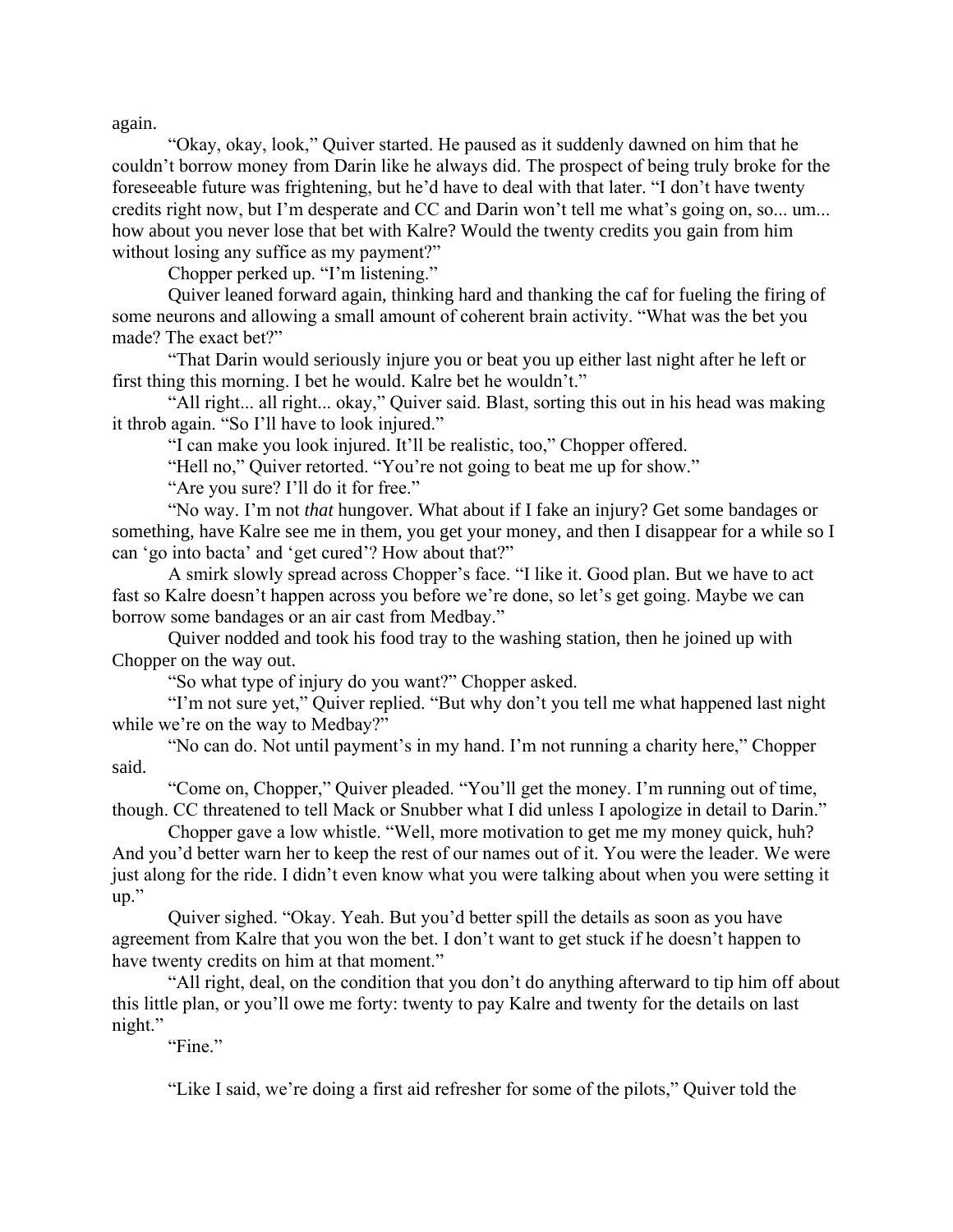Zabrak clerk manning the front desk in Medbay. "I'd just like to borrow an air cast and a few bandages. You'll have them back by the end of the first duty shift today, good as new."

The corporal crossed her arms and leaned back in her chair. "Pardon me for thinking this sounds like an... odd request, sir."

"You're right, it does sound odd. I totally agree with you." Quiver was starting to get a little frantic. Everything depended on this, and this clerk wasn't budging. "And it's actually *meant* to be odd. Unusual. Out of the ordinary. Because–" Because why? "-Because it's an exercise in taking minimal medical equipment out in the field and maximizing its use for different types of injuries." Quiver even impressed himself with that line. "If we crash and have little to no medical equipment available, this training will teach us how to make the best use of whatever we've got, in unconventional ways if necessary."

The corporal shook her head. "Sir, it's not like this stuff's made of hydrogen and can be found anywhere. We run short on it a lot. It's valuable. And we can't just give it out for any random thing in case it gets lost. Bring back something in writing from your CO, and then we'll talk. Until then, medical equipment has to stay in Medbay if it's not on a patient."

Chopper leaned in toward Quiver. "My offer still stands," he muttered quietly.

Quiver ignored him and snorted at the corporal's stubbornness. "Okay, fine," Quiver told her. "I guess you don't want the fighter pilots who are protecting you to survive, but instead slowly bleed to death on some Force-forsaken mudhole. I see." In some ways it was almost the truth: if he couldn't find out what happened last night, he was half afraid that he wouldn't survive to see another day from the way some of his squadmates were acting, though he wasn't sure if it'd be Darin or his commanding officers who would be the death of him. An anxious knot grew in his stomach. He didn't know what to do now.

With no other arguments or ideas, Quiver left with Chopper. They were out of Medbay and a few steps down the corridor when an idea stopped Quiver in mid-stride. "Wait a minute, that's it." He slowly grinned. "We don't need Medbay. We've got the survival packs in the Xwings. I can get the medical props from there."

Chopper looked dubious. "You're going to mess with a survival pack? Better not let anyone see you do that: you're in enough trouble as it is. Why not just take the things out of a first aid kit in the hangar or mess hall or something instead?"

Shaking his head, Quiver replied, "You kidding? Those are way too visible. The survival pack from my X-wing will be much easier for me to get to unnoticed and unquestioned, both for taking the things out and putting them back."

Chopper shrugged. "Fine, whatever. If you're going to mess around in the hangar, though, give me a few minutes' head start. I'm going there too to calibrate the laser cannons with Kalre, and I don't want to show up at the same time as you or he'll get suspicious. He's supposed to be down in the hangar now to do that, so don't let him see you before you're ready."

"Don't worry. I've pulled enough pranks to know how to skulk around unnoticed in the hangar," Quiver said. Honestly, did Chopper think he was some sort of amateur?

With that, Chopper walked off. Quiver hung back for a few minutes and tried to use the time to work out the plan in his mind. It was hard to do so, though, because all he could think about was the valuable lesson he was learning that morning: if the hangover is really bad, then it's best to stay in bed.

\*

Lieutenant Steen "Snubber" Weas, Executive Officer of Corona Squadron, took a long look around the squadron's subhangar and was pleased to see things running smoothly. The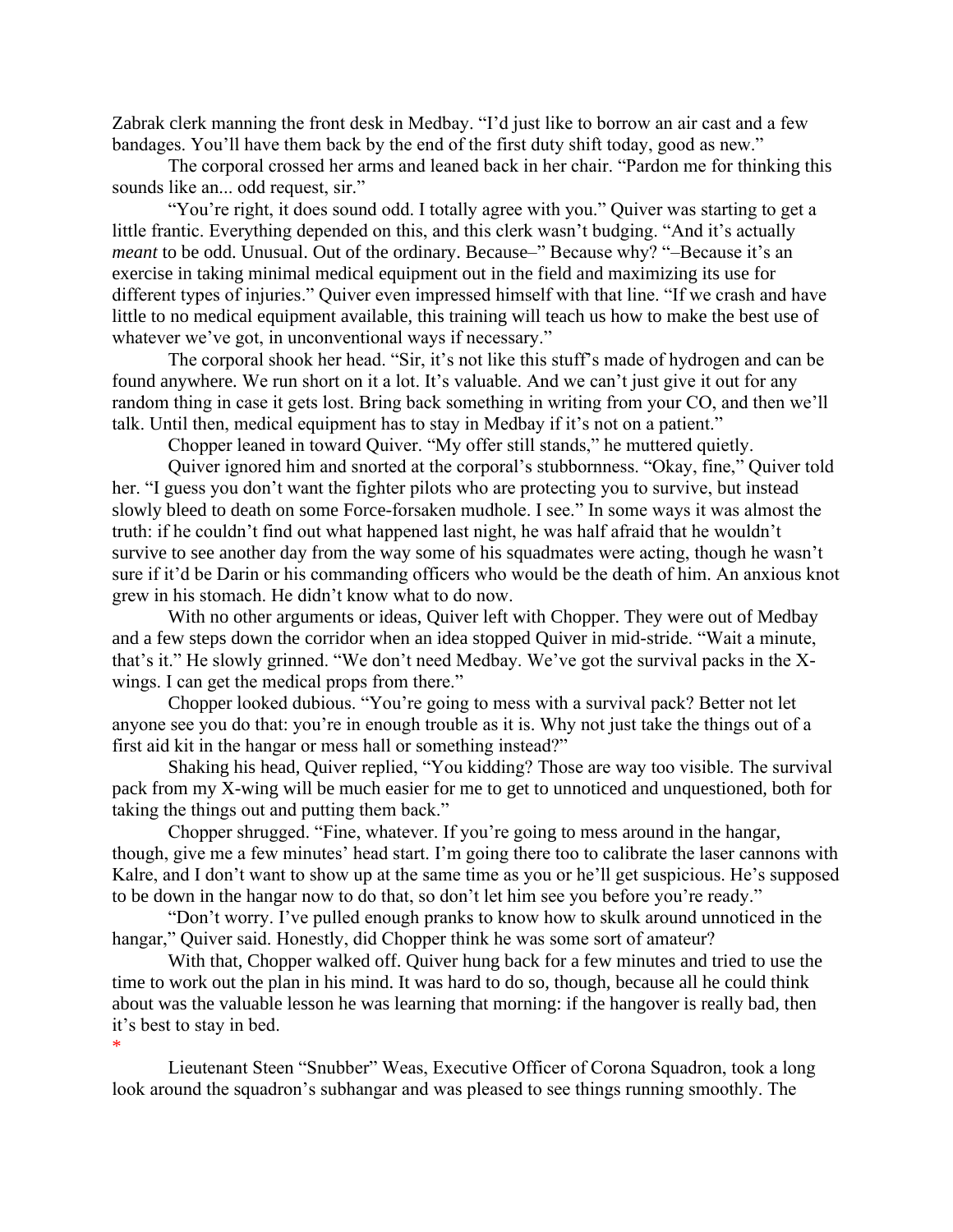maintenance crews were attending to the X-wings as per the schedule, and some of the pilots were already starting their required duties here as well. Except... Steen narrowed his brown eyes when he spotted Quiver talking with Kalre and Chopper. Knowing those three, there was no way that was anything but time-wasting chitchat, and with an aggravated sigh Steen walked over to them to break it up.

"You wouldn't think he can pack a punch, but he really can," Quiver, whose back was to Snubber, was saying to Chopper and Flight Officer Kalre Unatel as the XO approached. "I guess it really *is* the quiet ones you have to watch out for. Totally embarrassing. If anyone asks, I got it in a brawl with a big, burly fleet trooper, okay?"

"Damn, remind me to stay on Darin's good side," Kalre said. "Talk about a senseless grudge..."

"Ha! See?" Chopper grinned and elbowed Kalre in the ribs. "I told you that would happen!"

"Fine, fine," Kalre grumbled. The Rodian shot a sideways glare at Chopper. "You win. I'll have to–"

"What's going on over here?" Steen interrupted as he came up to them. "Don't you three have anything better–" He broke off as he saw that one of Quiver's lower arms and wrist was bandaged and had an air cast placed over the wraps. It was resting in a makeshift sling. "What? Quiver, what happened to you? And don't even try telling me a fleet trooper did this."

Quiver jumped at Steen's words, spun around, and looked wide-eyed at him. Quiver's face was pale, presumably a side effect of whatever painkillers he'd gotten for this injury. "Oh, um, hello there, uh, sir. Heh, this? Oh, this is nothing. I– uh–" He glanced at Chopper, who narrowed his eyes a bit at him, and then looked back at Steen. Steen tried to remember if he'd ever heard silver-tongued Quiver stammer before. "That is, I– fell out of bed this morning. Totally embarrassing. Landed on my wrist."

Kalre scoffed and flattened his two antennae a bit. "Blast it, Quiver, if you let him win and get away with this nonsense you'll be running scared for the rest of your life."

Quiver whirled to Kalre. "I am not scared of him!"

"Sure you aren't. Damn, you lost one little fight and you're already crawling on your belly to avoid another confrontation, and against wimpy *Darin* no less? You're a fighter pilot! Stand up for yourself! Take charge of the situation! Here, since I can't see you fixing this on your own, I'll help and show you the easy way to do it. Force knows you were too much of a coward to fight back when it happened." Kalre turned from Quiver to Steen and said, "He fell out of bed this morning because Darin pulled him out of his top bunk while Quiver was still sleeping. Then he hit Quiver in the arm when Quiver stood up. It was so bad he had to go to Medbay." Kalre looked back at Quiver. "There. You're welcome."

"What the hell are you doing?!" Quiver snapped. He shoved Kalre's shoulder with his uninjured arm.

"Enough! Stop it!" Steen ordered before Kalre had a chance to push back. He looked Quiver up and down, trying to figure out if this was one of Quiver's exaggerations. The cast made a pretty compelling argument, though, and any facial clues were lost in the angry glare Quiver was aiming at Kalre. It was as rare to see Quiver angry as it was to hear him stammer.

"Flight Officer Yanilr," Steen said to get Quiver's attention again. It worked, and with every second that passed Quiver seemed to get more and more uncomfortable in Steen's presence. That was another indication that something was very much out of the ordinary. Quiver usually had a damn good sabacc face for pranks and story-telling.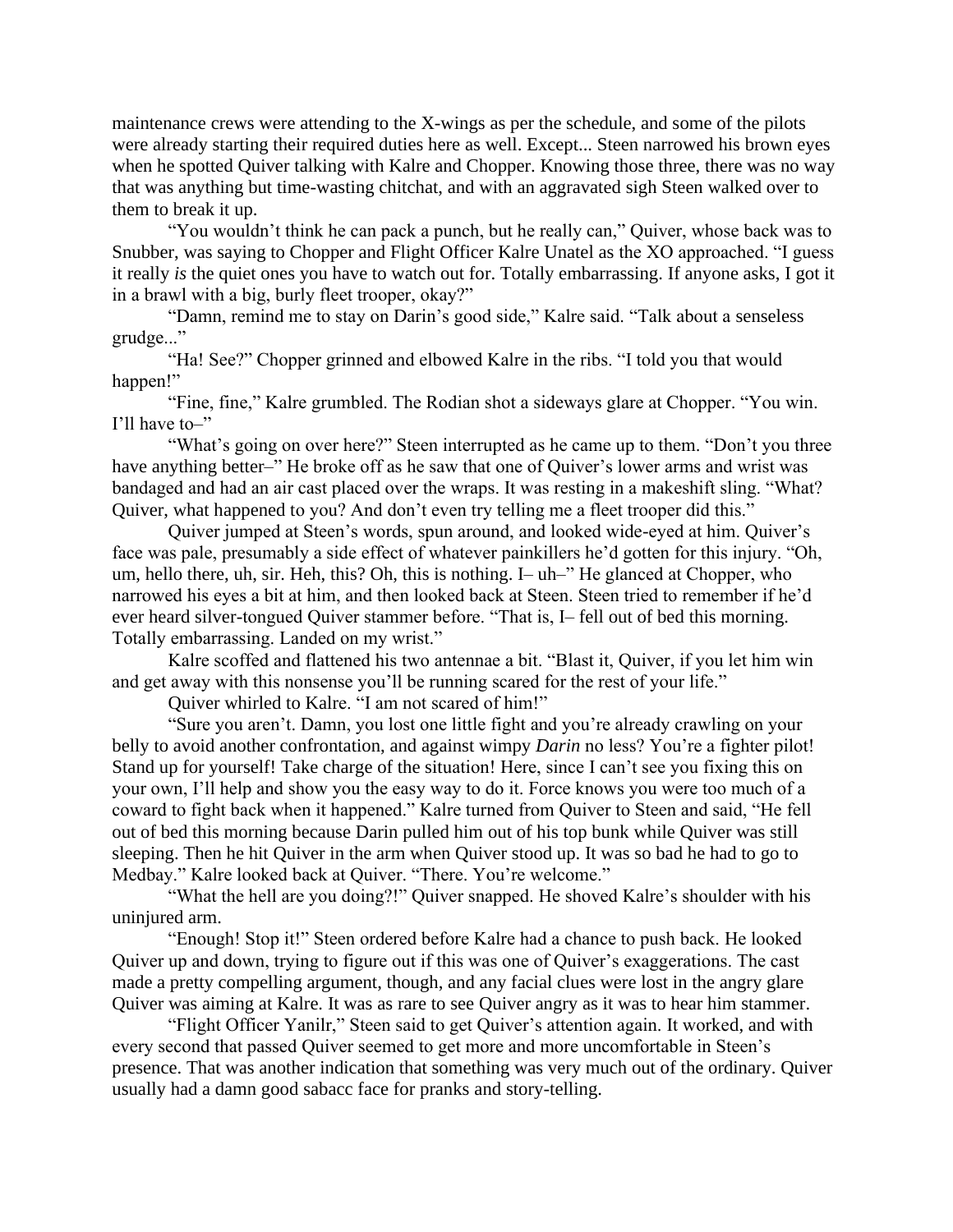Steen briefly considered the situation. Quiver's evasions were getting them nowhere, and Steen wasn't used to having to pry words out of Quiver. So, enough of that. Snubber pulled out his comlink and dialed in the non-emergency frequency for Medbay. After a moment a rough Zabrak voice answered, "This is Medbay, Corporal Fabritek speaking."

"Good morning, Corporal. This is Lieutenant Steen Weas of Corona Squadron. I understand one of my pilots was in there this morning?"

"Pilots? Um... oh, right, sir. Tall guy, blond hair, talks a lot? Yes, he was here not too long ago. He's a hard one to forget. I told him we'd need something in writing from his CO if he wanted those extra medical supplies. Will that be coming, sir? Should I get them ready?"

It was just like Quiver to pamper himself and try to get more than he needed or deserved. "No, I think we have all we need at the moment. I just wanted to get confirmation, and I'll follow up with the doctor later. Thank you, Corporal. Weas out." Steen closed the frequency.

The only other possibility was that this was a prank of some sort, but Quiver should have enough sense to not go so far as to use their limited medical equipment for a joke. And why would Medbay personnel have been willing to play along with a prank? That made no sense. They were professionals and had better things to do with their time.

Unfortunately, that left only one conclusion. Steen had never thought he'd see the day Darin lost it toward Quiver, but he could also completely understand what it felt like to want to smack Quiver sometimes, and Darin had to spend a whole lot more time with Quiver than he himself did. And besides, Darin had been acting off lately: he'd been more withdrawn than normal, losing sleep, easily distracted, and generally apathetic. Steen had had a stern talk with him the other day to warn him to shape up and stop letting his moods affect his duties or there would be repercussions, but now things looked like they'd just gotten much worse.

"So Darin did this to you?" Steen asked slowly.

"Sir, I–" Quiver looked from Steen to Chopper to Kalre before looking helplessly back at Steen. Kalre snorted in disgust.

"I'll take the lack of a 'no' as a 'yes'," Steen replied. "Now, care to tell me *why* he did it?"

Chopper cleared his throat, and Kalre had a small spasm that sounded like it began as a laugh but ended as a cough.

"Um, well, sir, I– I don't really know," Quiver faltered.

Steen didn't believe that at first, but then again, Quiver did have a way of not realizing when or why he made someone angry. The XO would just have to find out from Darin then. "Fine. How long did the doctor say you'll be out?"

"Oh, this was just a precautionary thing for a few hours, sir. I'll be back to normal before the duty shift is over."

"I'll get with the doctor to be sure unless he already sent me his notification of your Medbay visit. In the meantime, cut back on your duties if you need to, and I'll work this with Mack. We'll take care of things from here."

"Sir, wait, please, you don't need to–" Quiver began to say, but Steen had already turned around and was walking toward Darin's X-wing while entering another frequency on his comlink.

The commander's voice sounded over the comlink a moment later. "Mackin. Go ahead."

"Sir, it's Steen," he replied. "We, ah, might have a discipline problem with Darin. I'm going to talk to him now. Are you in your office in case we need to pay you a visit?"

"What? Yeah, I'm in my office. What's going on?"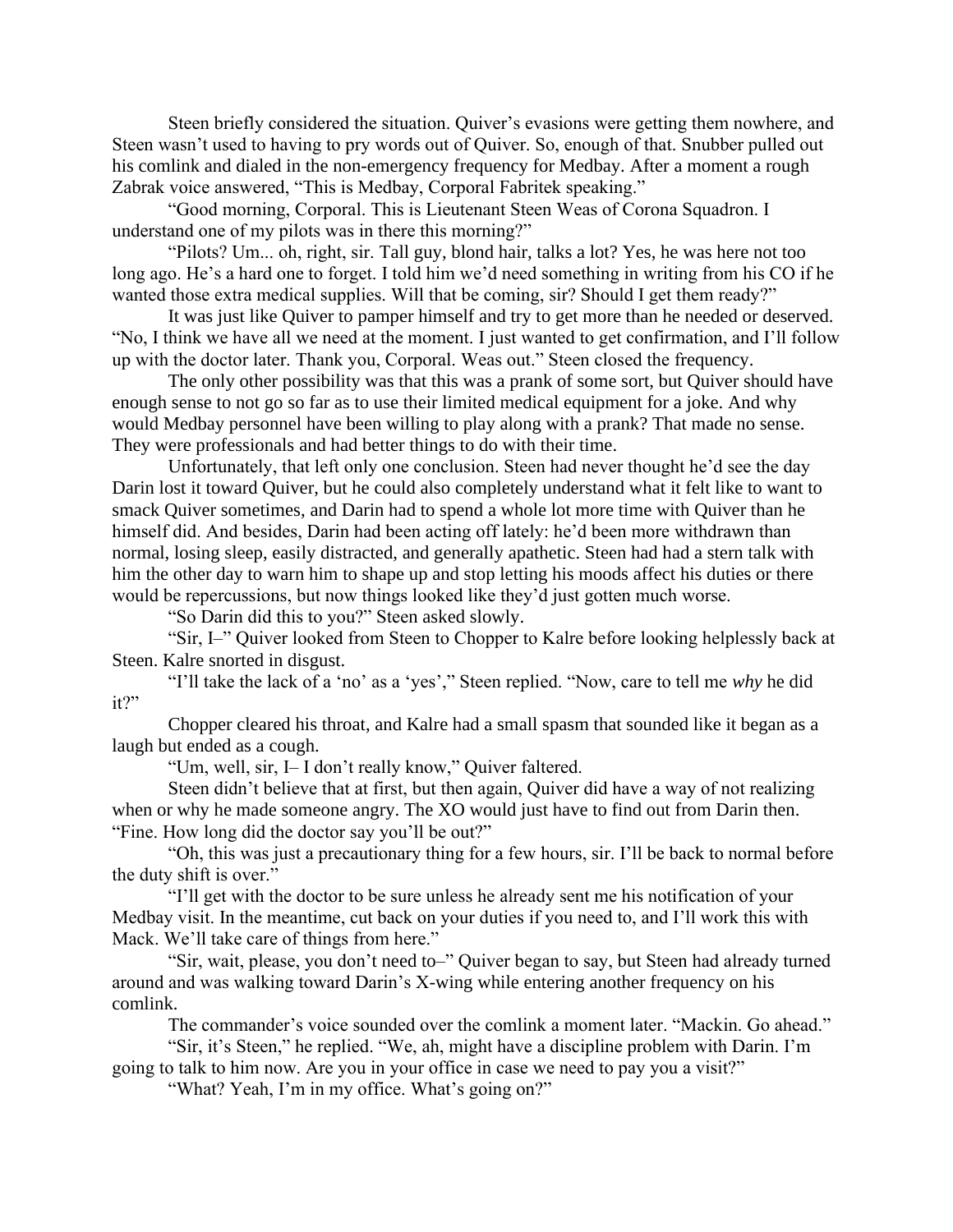"It seems to have been an incident with Quiver. I'll find out more in a minute, sir. Either way I'll let you know."

"All right, thanks, Steen. Out."

Steen pocketed the comlink and walked up to Darin's X-wing a few seconds later. Darin was in his open cockpit working with the mechanics on calibrating the laser cannons.

"Flight Officer Stanic, I need to talk to you," Steen said.

Darin glanced down at him and then exhaled softly. "Yes, sir." There wasn't much energy in his voice. He climbed out of the cockpit, descended the maintenance access ladder, and stepped up to the XO. "Yes, sir?"

Steen didn't like the bags under Darin's eyes, his somewhat rumpled appearance, or his overall lethargy. "You look like hell, Flight Officer," he said sharply.

Darin cast his eyes down at the deck. "Sorry, sir."

"And didn't we recently have a very pointed discussion about some personal issues affecting your behavior and you not pulling your weight as a result?"

Darin winced a little. "Yes, sir."

"And yet here you are, again, looking dead on your feet and barely fit for duty. If you don't pull yourself together you're going to make a mistake here or in combat that will cost someone their life. I thought you understood that when we went through it in detail, but I guess not. So what happened this time? What's the cause?"

Darin's answer came reluctantly. "Rough night, sir."

"Would this have anything to do with Quiver?"

Darin's face immediately flushed bright red, and he obviously clamped down on some sort of strong emotion before muttering, "You know about it too, sir?" He still didn't make eye contact.

"Did you think I would *not* find out? I want your side of the story, Flight Officer. What happened between you and Quiver this morning?" Steen demanded.

"This morning?" With a shrug, Darin answered, "Nothing really, sir. I was too mad to do much."

Over Darin's shoulder, Steen spotted a couple of the mechanics working on Darin's Xwing trying to surreptitiously loiter nearby and overhear. They were snickering quietly to themselves. A warning glare from Steen chased them away, and then he resumed. "I know something happened this morning. Now what did you do to him?"

"I just hit him in the arm, sir." Darin's voice got considerably angrier as he grumbled under his breath, "Though he deserved a lot more."

Steen studied Darin for a long moment, taking in that comment and adding it to the sight of Quiver in an air cast, and then he said, "All right, Flight Officer, let's go see the commander."

Darin's eyes widened, snapped up and met Steen's at last. "The commander? Sir, for what?"

"For hurting Quiver. You know better than that."

Darin looked incredulous. "But sir, I didn't hurt him!"

"You just told me you hit him this morning."

"That was nothing! We roughhouse harder than that. He kicks me harder than that under the table during meals!"

"Then we have a more serious problem than I thought," Steen snapped. Apparently the formerly-amiable roughhousing trend had gotten way out of control somewhere along the way if it had escalated to Quiver needing medical attention as a result.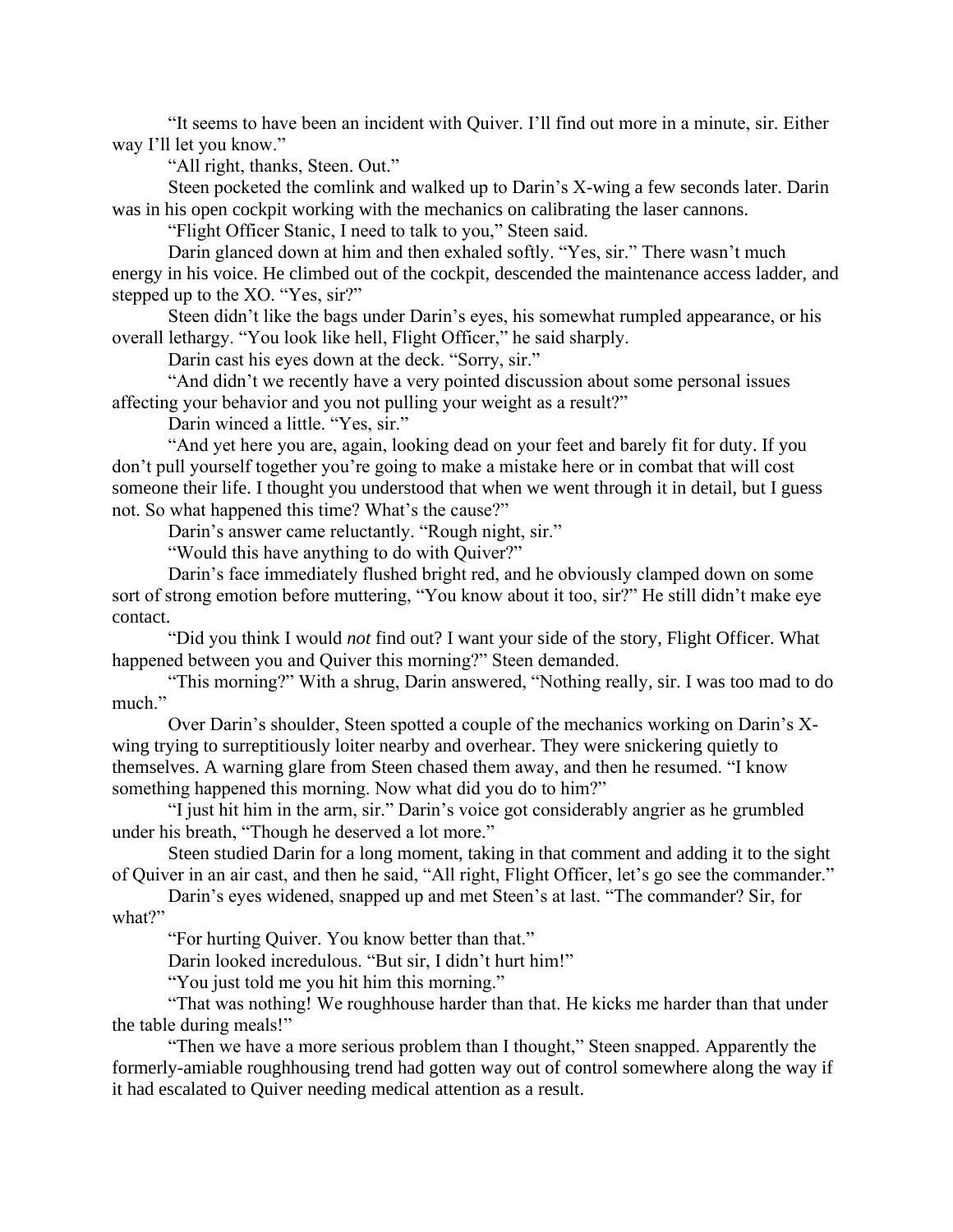"If he's not in trouble too, then this isn't fair, sir." Darin crossed his arms.

Darin's protests were not having a positive effect on Steen. "What makes you think this is open for discussion? I don't want to hear another word out of you until we get to Commander Mackin's office," ordered the XO. "Now let's go."

"That's what I was told, sir," Steen said.

Commander Quentell Mackin glanced at Darin as Steen finished his report. The younger pilot looked ready to explode. Mack couldn't remember very many times when he'd seen Darin like that. "Thank you, Lieutenant. Flight Officer, care to comment?"

Darin nodded while he took a couple of deep breaths. Finally he managed to bite out in a barely controlled voice, "That's not at *all* what happened this morning, sir."

"Go on."

"I did not pull Quiver out of his bunk. I avoided him from the time I woke up until the time I left. When I was trying to leave our quarters, he was blocking the door and wouldn't move. So I punched his arm. It wasn't a hard punch at all. That got him out of my way enough so I could leave, and I did. I haven't seen him since. If he's going around telling people that I pulled him out of his bunk out of spite and caused him to get a cast, he's lying and I swear I'll–"

"Flight Officer!" Mackin silenced Darin with the sharp words. "You'd better take a breath before you dig yourself a deeper hole."

Darin quieted, and Mack suppressed a sigh. Normally he would believe Darin's word over Quiver's, but... "Tell me, then why did he feel the need to go to Medbay this morning and get treated?"

"I don't know, sir."

"Maybe you honestly didn't mean to hit him hard, but isn't it possible that you didn't realize your own strength, so to speak?"

"No, sir." Darin shook his head adamantly. "I didn't hit him *anywhere near* hard enough to require treatment. Maybe he ran into a wall or something dumb like that after I left. I don't know."

Steen piped up. "You said he deserved more than you gave him, Flight Officer. Sounds to me like you really did want to see him get hurt. Maybe you're fooling yourself into thinking you didn't hit him that hard when you really did."

Darin bit his bottom lip and took another deep breath. "Sirs, I did not hit him that hard this morning. And besides, I didn't pull him out of his bunk, either. Even if the hitting is a grey area, the bunk is black and white. I didn't do anything like that. If he said I did, he's lying. He didn't fall out of his bunk the entire time I was there. I didn't physically touch him until he was already up and blocking the door."

Mackin furrowed his brow and said, "Noted. But why did you say Quiver deserved to be hit?"

"Because he–" Darin abruptly stopped, then he looked at the floor. His face reddened, and he chewed on his lip while shifting his weight. Mack studied the reaction in puzzlement until Darin muttered, "No reason, sir. I guess I just woke up in a bad mood today and couldn't shrug off Quiver's annoyances like I usually can. I have no excuse."

Mack's brow furrowed deeper. That was a subject avoidance if he'd ever heard one, and Darin was a master at those.

Steen didn't seem to pick up on it. "You've been having a pretty high number of rough moods lately, Flight Officer," he said. "I told you before that they can't keep interfering with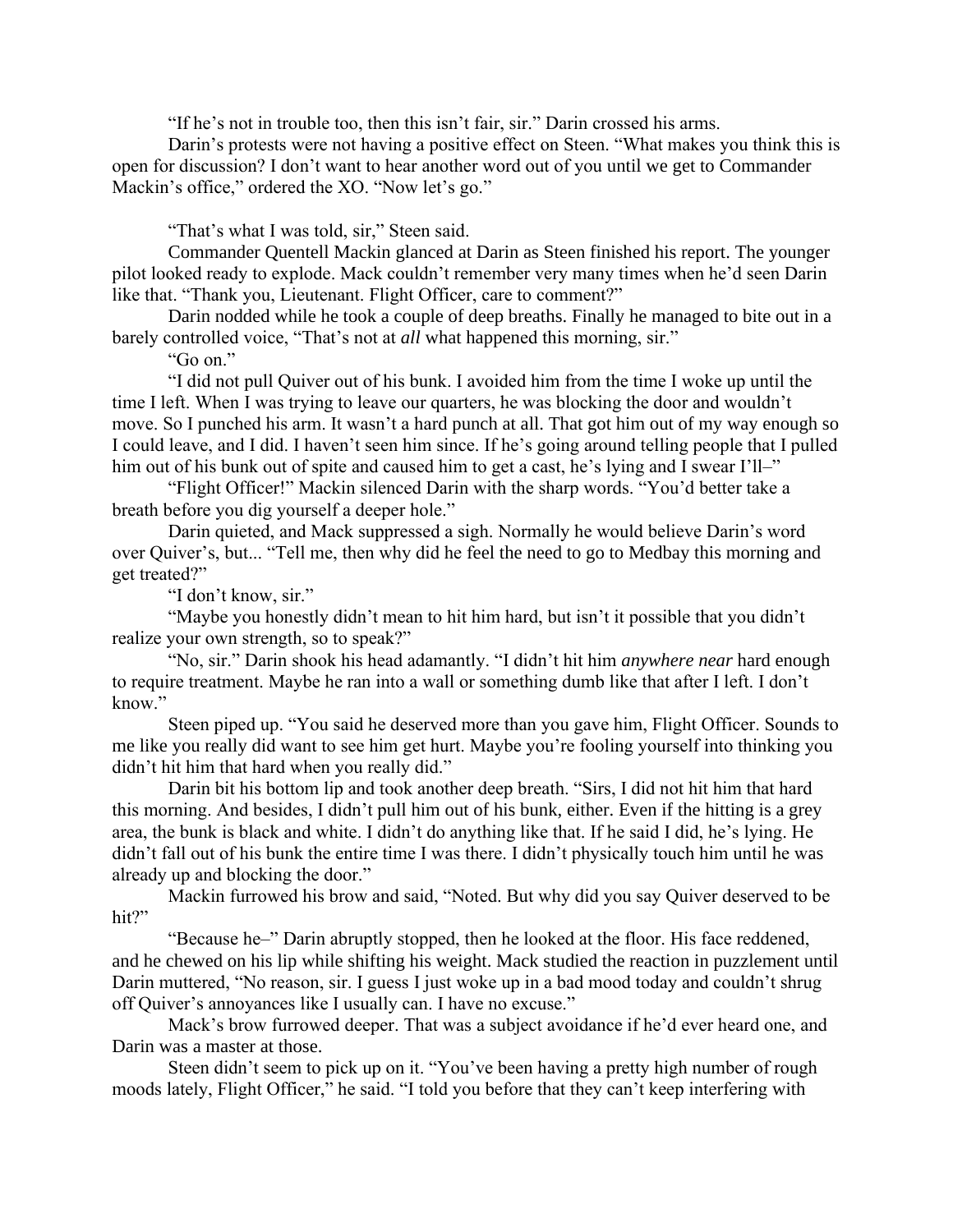your duties."

"Sir, I know. I understand," Darin replied in a strained voice. "I'm trying."

"Then I expect you to try harder," Steen said. "Whatever you're doing isn't working if it's escalated into you hitting your wingman." He looked at Mackin. "Maybe we need to be taking a harder stance on this. The problem's not getting fixed."

"I want a better idea of what went on first," Mack told him, though unfortunately that course of action was becoming more likely. Then he looked at Darin and said, "Here's what we're going to do. Lieutenant Weas will follow up with the doctor who treated Quiver to find out how badly he's injured and when he'll be back on duty." Mackin glanced at Steen to make sure he understood the order, then continued. "Until things settle down and we get a little more information about what happened, I don't want you near Quiver, Flight Officer. Because of that, I can't send you back to your quarters and I don't want you in the hangar, so you'll stay in here with me for a while. I've got some things you can do."

There was silence for a moment, and then Darin answered with a sullen, "Yes, sir."

Steen left to contact the doctor, and Mack gave Darin some datacards to organize. Darin sat at the small table in Mackin's office and wordlessly got to work. It would be another half hour, Mack figured, before he could try prying the reason for Darin's unusual hostility out of him again.

\*

Fifteen minutes of silence later, Darin's comlink beeped. He fished it out of his pocket, opened the transmission, and grumbled, "Stanic."

"Hey, Darin, old buddy, lis–"

Quiver's voice was cut off as Darin closed the frequency and shoved the comlink back in his pocket. Mack raised an eyebrow and said mildly, "That didn't seem like something you'd normally do just because you're having a bad day."

"This is an abnormally bad day, sir." Darin went back to work on the datacards.

"Care to tell me what's really going on?"

"No, sir. It's... personal." Color came into Darin's cheeks.

"Well, that's something you'd better get over pretty fast," Mack said while returning to his own work. "Whatever it is, it's obviously causing a huge problem, and I'm not letting you out of this room until we've made progress toward solving that problem."

Another five silent minutes passed, and then the office's door chime beeped. "Who is it?" Mack called. If it was Quiver, he needed to prepare himself for some fireworks.

"Flight Officer Cerac," came the response.

Mackin relaxed. "Come in, CC."

The door opened, and CC stepped into the room. "Sir, I–" She stopped and broke off when she saw Darin and sobered. "Oh. Um, well, sir, I was coming to tell you what happened with Quiver and everything, but I guess..." She trailed off.

"We're looking into it," Mack replied. "There are different versions going around about what happened between those two." He indicated Darin.

CC glanced at Darin and actually looked a little frightened. That was odd, but she'd probably heard the story from Quiver about how Darin had beaten him up. Mack was just about to ask her for any first-hand knowledge of the situation when CC spoke up first. "Sir, can I... is it okay if I speak to Darin outside for a moment?"

Mack shook his head. "No. He's not allowed out of this room. If you want to talk, it has to be in here or you'll have to wait."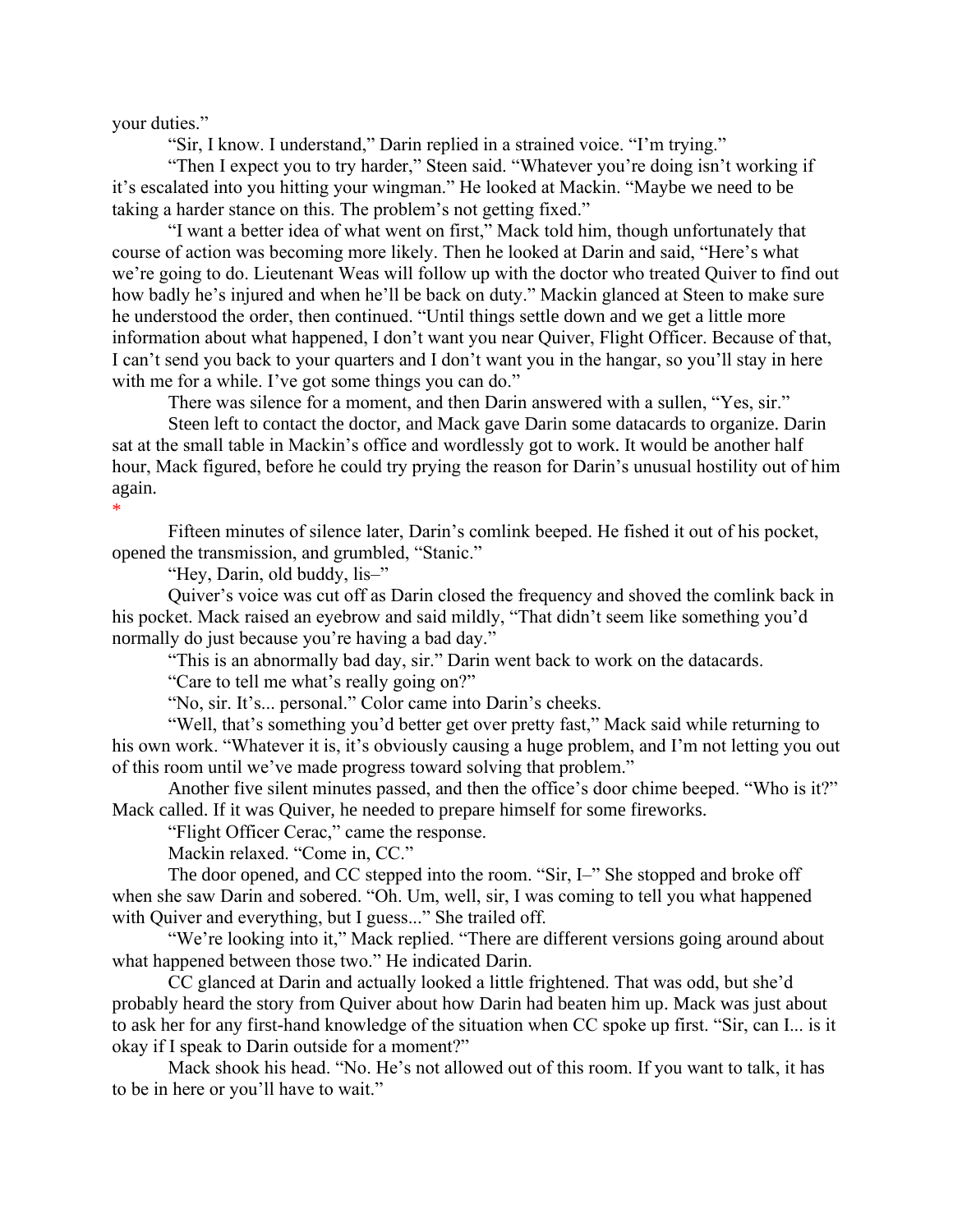CC paused and uncertainly looked at Darin again, and when Mack did the same he was surprised by what he saw. Darin was fuming, and he was refusing to look at CC. She timidly approached the table and said quietly, "Darin, I–"

"I do not want to talk to you, CC," Darin interrupted with a growl. "Go away."

"Then don't talk. Just hear me out."

"No. Not after last night." Darin was still avoiding looking at her, and he had a death grip on a datacard. "My fuse is really, really short right now. Leave me alone!"

Mack didn't have any idea what was going on, what– if anything– "last night" had to do with this morning, or why Darin was mad at CC now, but maybe it would shed some light on Darin's behavior toward Quiver since those three were always joined at the hip. He cautiously kept watch for any sign that Darin might get violent toward CC too, though Mack had never previously thought such a thing would have been possible.

Darin's protests just seemed to fuel CC's stubbornness. She set her jaw and didn't budge, and she sounded more forceful when she said, "Listen, I'm trying to apologize to you for that. I'm sorry. I really am. That should never have happened."

"You're damn right it shouldn't have!" Darin slammed the datacard on the table and jumped up, then he seemed to remember he couldn't leave so he strode to the other side of the small room away from CC.

Mackin breathed a little easier until CC doggedly followed Darin and said, "I know. It was wrong to begin with, and I definitely didn't think it would go that far. I feel really bad about it."

"Good! I hope you do! Though I'm sure you don't feel as rotten as I still do!"

CC blinked, and her voice became small. "Probably not. But–"

Darin angrily spun to face her with his back against the wall. "And this isn't helping!" CC now looked confused. "What's not?"

"This! I keep running into people who keep laughing at me for getting so mad about it last night. Have you ever been relentlessly teased for being upset about the worst thing that's ever happened to you? Or told that it was nothing, just get over it already? No? Let me tell you how *wonderful* it feels. I can't avoid those people in a closed environment like this, so I keep getting reminded of it over and over again. Where am I supposed to go where no one I know will run into me? The vacuum outside? I can't get off this blasted ship, so I can't get away from it! And now I can't leave this room, but I can't get you to leave either so I'm stuck in here listening to you reopening that wound with no way out. I'm sick of being trapped and cornered like this, and I'm sick of everyone using me for their own amusement! Blast, I get it already, I'm a horrible, broken, awful squadmate for not already being all healed and tough and moved on, and every mistake is my fault because of it. And the fact that you and Quiver did this when I trusted you and thought I could talk to you about my problems and considered you my best friends? Then you do *this?* I can't sit back and laugh this off. I just can't. I just want everyone to leave me alone. So honestly, when I say I want to be left alone, what does it take for people to actually *leave me alone*?!"

CC stared at Darin as he caught his breath. She looked as shaken as Mackin felt; he had never heard Darin go off like that on anyone before, let alone one of his best friends. There was an uncomfortable silence for a long moment, and then Mackin walked up to them.

Mack tried to keep his voice easy. "All right. Darin, why don't you get back to those datacards. Take some time to relax and settle down. CC, come with me."

The commander led CC out into the corridor and closed the door to his office behind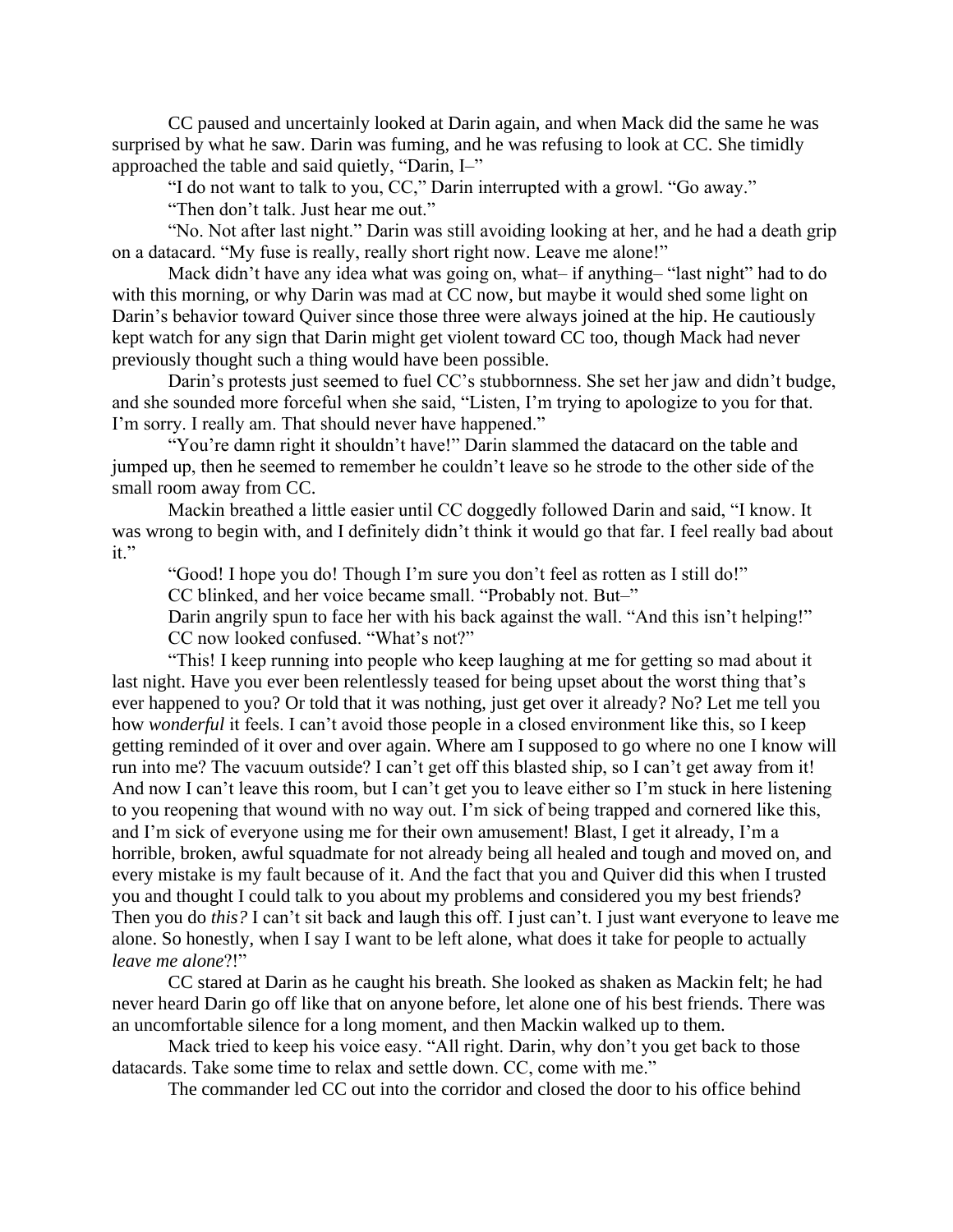them. He turned to her and quieted his voice so it wouldn't carry too far or back into the room. "Why don't you enlighten me about what happened last night. I don't think I have the whole story."

CC shifted her weight and grimaced but nodded. In an equally soft voice she began, "Well, sir, last night after we got off duty, some of us went out for drinks at the Tank..."

"As you know, yesterday evening a bunch of us grabbed some drinks at the Tank," Chopper had said to Quiver. They'd escaped to the pilots' lounge after Lt. Weas left them alone to go talk to Darin in the hangar. "Time passed, we drank, we drank some more, we were having a good time. A really good time. We got rowdy enough that the bartender said we had to either go into one of the back rooms or leave, so we commandeered a back room and had it all to ourselves. Darin was the most sober out of all of us because he wasn't drinking much, and we started to get on his case about it."

Quiver vaguely remembered that much. It had been good-natured teasing, and Darin had smiled and nodded and amiably ignored them like he always did. Darin had been having a rough stretch lately, and he never drank too much when he was angry or depressed. Quiver knew enough to know there was some reason for that decision embedded in Darin's past, but he'd never pressed for details. The past was a very sensitive topic with his wingman.

Chopper had continued, "Last night we latched onto that game particularly hard, and a few of us started talking off on the side. I was complaining to you about what a stick in the mud your wingman is, and CC said he can be pretty fun when he's a bit happier. Since just offering Darin more drinks wasn't making him happier or more fun, you and CC started brainstorming other ideas to loosen him up.

"You lit up with this idea that you seemed to think was on par with figuring out how to get the Emperor to surrender unconditionally. You said something about how if the reason he was sad was no longer there, then he couldn't be sad anymore and would be happy. Then you said something like how we had to find a way to convince him that some sort of Imperial activity was over? A planetary occupation, I think?"

Quiver's stomach had plummeted to depths he hadn't realized it could reach. "Oh, no," he'd whispered in dread. "Tell me you're joking and I didn't actually say that."

"How could I be making that up when I don't even know what you were talking about?" Chopper had retorted. "I don't know what occupation you meant."

Quiver did. About a year ago, Darin's homeworld had unexpectedly been invaded by the Empire, and the occupation had caused the deaths of his family and two closest friends. It was the reason he'd joined the Rebellion, partially with the hope that someday it would help remove the Imperials from his homeworld, and Darin had struggled with the emotional fallout of the occupation to various degrees every single day Quiver had known him. A difficult resurgence of that struggle had been the cause of the recent rough stretch that had gotten him in trouble with Lt. Weas. That reprimand had started another downward spiral, and CC had talked at length with Darin to convince him it was okay for him to still be sad and there wasn't anything wrong with him because he wasn't "over it."

If Quiver had made light of that terrible event somehow, he would join the club in wondering why Darin hadn't killed him.

Ironically, Quiver remembered Darin hadn't wanted to go to the Tank last night, but he and CC had convinced Darin to go in an effort to get his mind off of everything.

Chopper had gone on, seemingly oblivious to Quiver's growing distress. "Anyway, you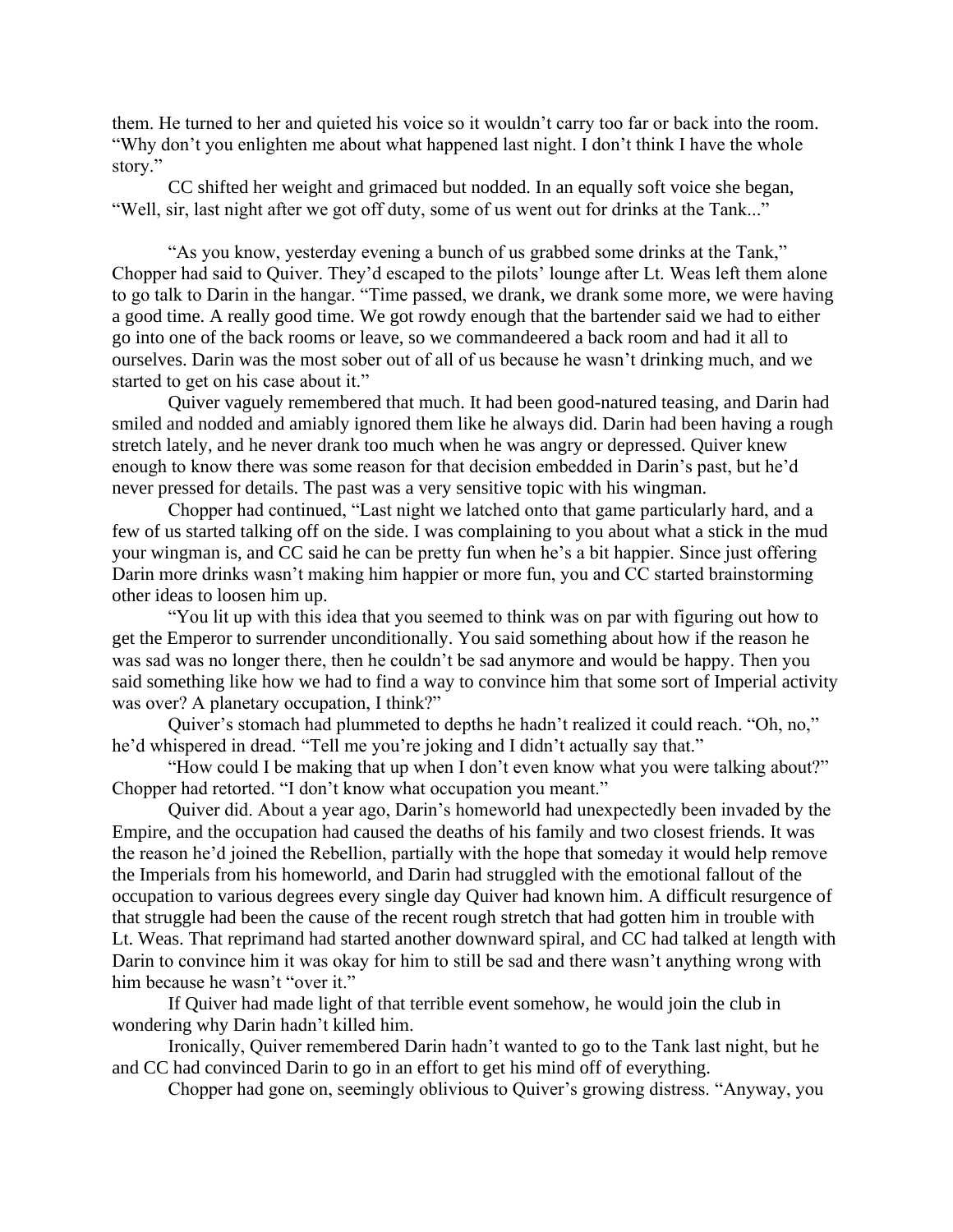said you had a plan, you just needed help from a girl who would play along and who Darin didn't know. I knew someone in the main part of the Tank that I thought would fit the bill, so I went and got her. You told her you wanted to help your wingman feel better and asked if she would go over to him, talk with him a bit, act a bit interested, and then eventually drop something into the conversation. I forgot the exact words, but it was something like saying she was from the Craci System, and wasn't it a great thing that the Empire recently packed up and left? She agreed to do it in exchange for a couple of drinks, and you and CC coached her on a few more details she could add and then sent her over to him.

"It took a while, but eventually Darin warmed up to talking with her. We were all kind of spying on them from a distance to see if it was working. Then at one point mid-conversation, Darin got this stunned look on his face. Eventually he snapped out of it and started firing off a million questions to her. I don't think I've ever seen him look so excited in his life."

Mackin interrupted CC. "Wait a minute. You guys lied to Darin and convinced him his homeworld was safe and independent again?" The volume of Mackin's voice dropped further into the quiet, no-nonsense, angry range. "When you of all people know how hard that's been for him to deal with? When you know how much it still affects him?"

CC winced and nodded miserably. "At the time we... thought it would help. We were just trying to cheer him up, sir, and after that number of drinks it seemed like a perfectly good idea. Obviously we were very, very, very wrong."

Blast it, where was he going wrong with this squadron? The stocky pilot wearily rubbed his face with a hand. "Go on, then. And I certainly hope this story starts improving very, very, very soon."

The look on CC's face diminished any hope of that being the case. "Well, sir, that shift from quiet to excited was exactly what we were waiting for. Quiver and I went over to their table. Darin's in this kind of happy frazzled state, and he's trying to ask her more questions, tell us his good news, and figure out how to verify it all at once. He was bouncing from topic to topic and emotion to emotion like a Chadra-Fan on caf. Quiver decided this was the perfect opportunity for Darin to have a few more drinks since he was happy now, but that was when Darin fixated on needing to verify if the woman's story was accurate and what exactly had happened on his homeworld. Darin tried to leave to go do that, and Quiver didn't want him to go now that all this work to get him happy and have some fun were coming to fruition, so Quiver kept blocking him from leaving the back room we were in. A lot of the others thought it was funny watching Darin try to get past Quiver, but none of them knew why Darin was so focused on leaving. It just looked like Darin didn't want to stay and enjoy the party and was getting increasingly unreasonable about it.

"Finally Darin had enough and demanded that Quiver let him leave. I didn't hear exactly what they said to each other after that, but somehow Quiver let slip that there was nothing to verify because he'd made the story up, and so there was no reason for Darin to go and he should stay and have fun with everyone now that he was finally happy. That... was when things got ugly. Darin started yelling, Quiver was oblivious as to what the problem was, and everyone else was laughing at the show and making fun of Darin for overreacting so much about staying at a party. Then Darin threw a pretty wicked punch at Quiver. With as drunk as Quiver was, I'm surprised he managed to get his arm up to block it in time, but I kind of think he was already going backwards away from Darin, lost his balance, and started falling and flailing at the same time, so his arm just got in the way on accident. Anyway, Quiver's lucky it hit his upper arm and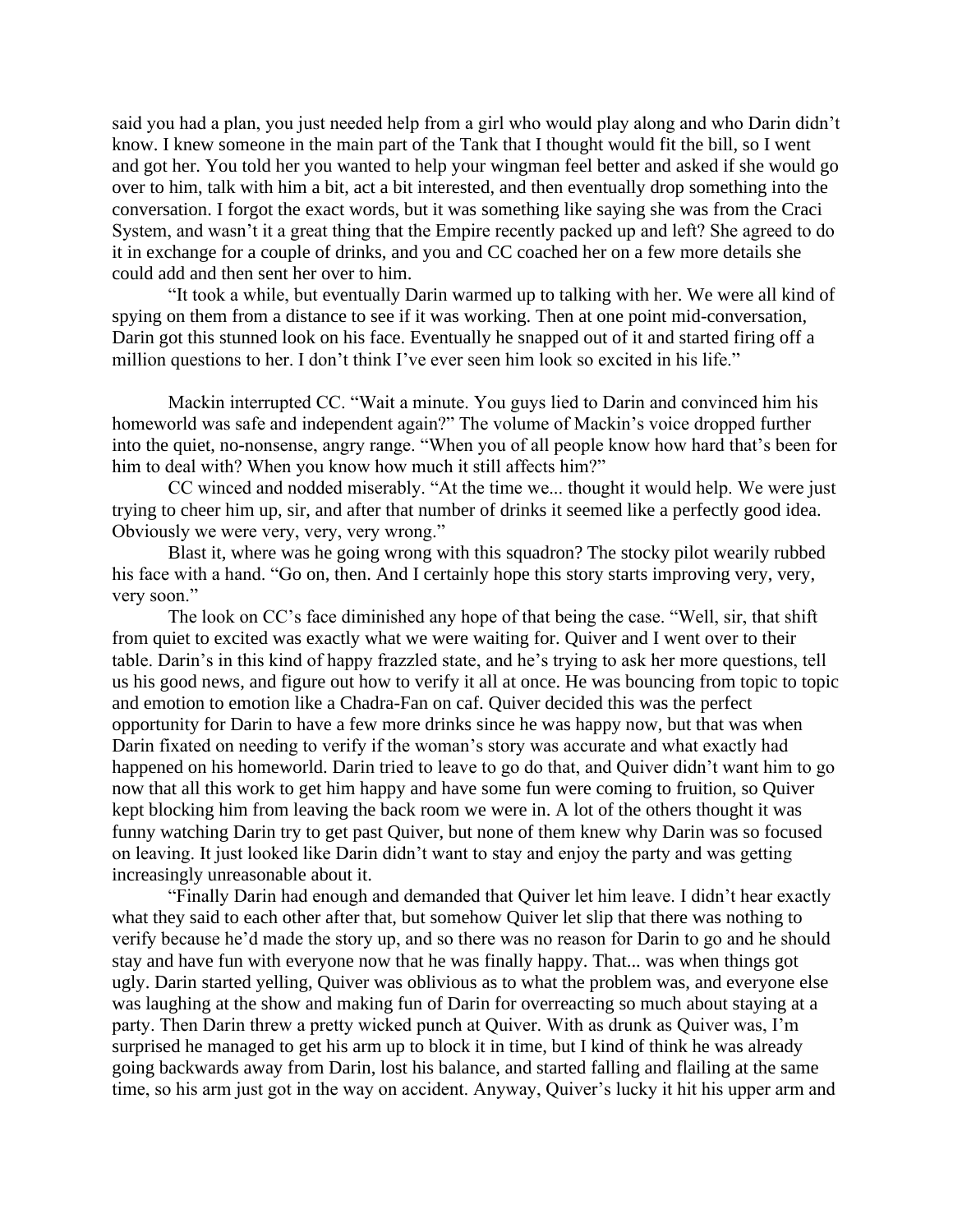not his face. All of us laughed at Quiver's ridiculous flailing and fall. Darin stormed out, and that's the last I saw him until just now."

Mack had a pounding headache by the time CC finished. It was one of those headaches he got whenever he felt the desire to scream and strangle some of his pilots but knew he technically couldn't. Instead he closed his eyes, rubbed his temples, and started counting to ten.

"That sounds pretty close to what Chopper told me happened," said a subdued voice from behind Mackin. He looked over his shoulder and saw Quiver standing a few steps away.

Mack turned to fully face Quiver. "Flight Officer Yanilr," he said in a low voice, "if what Flight Officer Cerac just told me is true, then you and your accomplices are in some pretty deep trouble. I– wait, I thought you were injured." There were no bandages or air casts on Quiver's arm like Steen had said there was.

Quiver shook his head. "No, sir, I'm not. Not aside from the bruise where Darin supposedly clobbered me last night. I was wearing that cast this morning to fool Kalre."

The headache pounded a little harder. "What in the galaxy *for*?"

The lanky pilot squirmed. "It's a long story, sir, but the upshot is that I drank so much last night I couldn't remember what happened. I didn't know why Darin was so mad at me this morning. Chopper agreed to tell me if I helped him win a bet with Kalre. That's why I was wearing the cast and bandages. I was never treated at Medbay, and Darin didn't do anything to me this morning. He's actually been nicer than he had any right to be. I've been trying to apologize to him, but he keeps closing the frequency on me before I can get that far."

The commander heard CC snort in disgust, and he took a few moments to work things out in his mind. He wasn't sure whether or not to believe Quiver really didn't remember the events from the previous night or if he was just trying to use that as an excuse to get off light. "You couldn't remember what happened? Do you still not remember?"

Quiver shook his head again. "No, sir, I don't. But the stories seem to match as well as any totally drunken accounts can, so I'm inclined to believe it. And if it's true, which I have to assume it is, I feel really bad about it."

"And you should," retorted Mackin. "I can't even express how upset and disappointed I am with all of you over this. I just can't. Regardless of your drunken intentions, you shattered a personal trust that was extremely hard to build. Normally I'd make you work out interpersonal issues between yourselves like civilized adults, but this is something that's going to affect the entire squadron, so I don't have that luxury. That new lack of trust can get someone killed in the split-second decisions that happen in a dogfight, and Darin's mental state as a result of this is going to affect his duties even more than what's been going on with him lately. I'll go over this with Snubber and determine the appropriate punishment by the end of the shift, and I'm not going to go lightly on any of you. If I had any sense I'd disallow alcohol for a while."

Then Mack turned to fully face Quiver. "I think Darin's hit a saturation point right now. Judging by how angry he rightfully is and a desire to not see him snap at an inopportune moment, I'm going to reschedule things to keep you two away from each other as much as possible until things cool down, including finding him a different wingman and roommate. In a squadron like this it isn't practical to expect you two never to cross paths, but I hope you'll be smart enough to know how to handle those situations when they come up. Speak up now if you're not. I'll give you a hint: it involves leaving him alone. Completely. In fact, keeping your mouth shut altogether when near him would probably be best for all concerned. After a few days I'll let Darin decide if he wants the rescheduling and reassigned wingman to become permanent."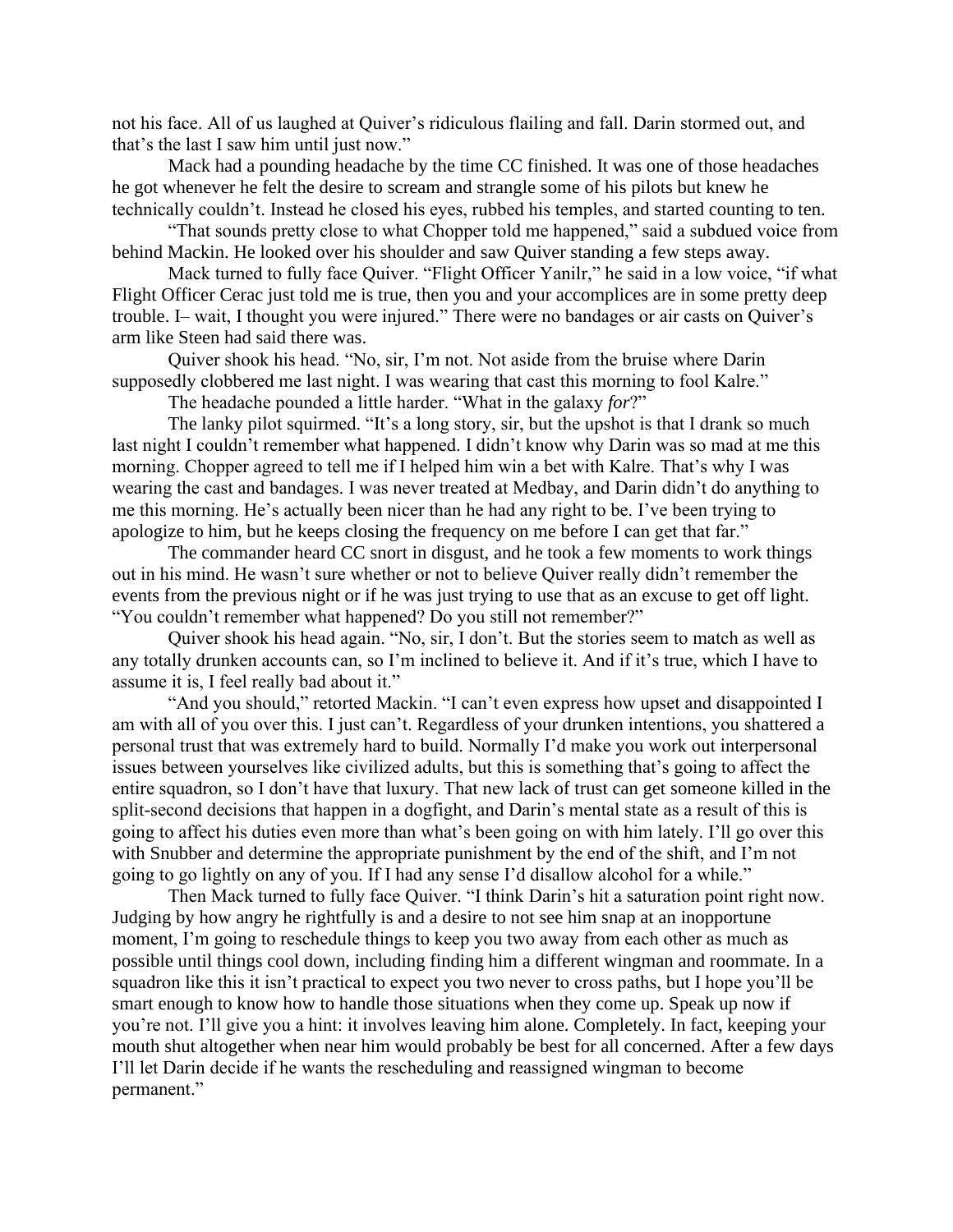Quiver's eyes widened in fear. "What? Sir, please, don't do that! I'll-"

"It'll be for Darin to decide," Mackin interrupted with finality. "Both of you are dismissed."

CC somberly saluted and walked off, and Quiver hesitated before he did the same and joined her. With a sigh, Mack walked back into his office. He knew things were bad when Quiver admitted to being sorry about something.

Darin was sitting at the table, glowering at the datacards he was slowly and unenergetically sorting as if they were the cause of his misery. Mackin sat down at his desk and found a message on his computer console from Steen saying that none of the Medbay doctors had treated Quiver that morning. Blast, he needed some painkillers for his head. Steen's message went on to briefly relate his conversation with the Medbay desk clerk about why Quiver had been there in the first place, and Mackin had to admit that the unconventional uses of limited medical supplies actually might be something good for the Coronas to do. He made a note of it by his console. If he could only figure out a way to better direct Quiver's imagination and focus his energy into productive things, it would be such a help for the squadron.

Normally Mack would have asked Darin for some ideas of how to accomplish that focusing for his wingman, but this was definitely not the time. Mack watched Darin for a short while, then made up his mind.

"Darin," he said. When Darin paused in his work, Mack continued, "You're free to go if you'd like, on the condition that you don't hunt down Quiver or any of the others and exact revenge. For the next few days you'll be flying with Ikoa and rooming somewhere else; I'll let you know exactly where once I get things arranged. I want you to stay away from Quiver as much as is practical. I've told Quiver to leave you alone too. The people involved will be getting punished for their actions, so there's no reason for you to try to do it yourself. Understand?"

Darin's general glower didn't lessen, and all he did was nod. "Yes, sir." He got up and walked out.

\* Later that afternoon the new temporary wingpair of Ikoa and Darin completed their escort patrol of *Crescent Star'*s fleet. The patrol itself had been uneventful and almost completely silent except for when Ikoa asked Darin a direct, duty-related question, and even then his answers were an exercise in minimalism. Darin was always the quiet sort, but this seemed extreme. Ikoa was used to chatting to pass the time, and the lack of that had made this flight drawn-out and boring. It had been hard to keep herself focused.

What confused Ikoa the most was right before the patrol had started when a couple of Quake Squadron pilots and a mechanic had spotted Darin prepping his fighter, laughed, and made some odd-sounding comments to him. He'd been talking to Ikoa a bit before, but after those comments Darin had clammed up and gotten a lot more sullen, and it had bled over into the patrol. That whole seemingly antagonistic experience with the Quakes and mechanic was quite different from the easy, friendly relationship Darin usually had with everyone in the hangar.

Ikoa had debated during the entire patrol whether to ask him about it, and finally decided not to. Not when whatever had happened had apparently been bad enough for Mack to split up Quiver and Darin into new wingpairs. Not when Darin had loaded ordnance at his easy disposal.

When their patrol ended, they landed in the hangar, powered down their fighters, and left their helmets and gloves in their cockpits. Ikoa met up with Darin, and both began walking to the locker room to take off the rest of their flight gear. Maybe that would be a better time to talk to him and make sure he was okay.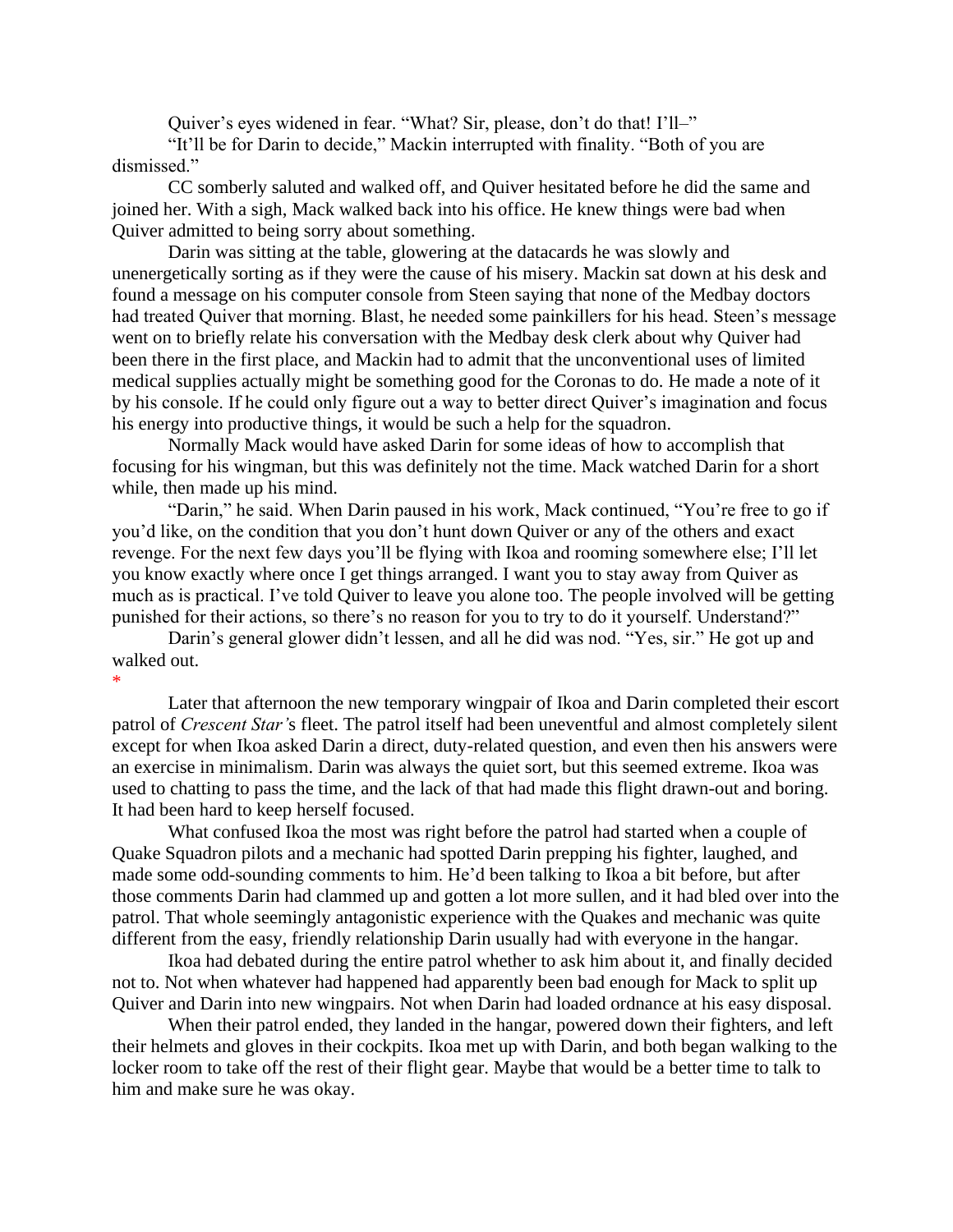Getting from the hangar to the locker room proved to be more challenging than normal. First Ikoa spotted Quiver working on his own fighter nearby. He had noticed them land and was watching them with a disconsolate look on his face, like he wanted to come say something but couldn't. Darin saw Quiver not too long after Ikoa did, and once he had, Darin pinned a venomous glare on Quiver and altered his course to put another X-wing between Quiver and Darin's path out. Ikoa looked back and forth between them in concern while she adjusted her course to stay with Darin.

They hadn't taken more than fifteen steps past that buffer X-wing when Kalre came into sight. He laughed upon seeing Darin and said, "Look out, Ikoa, Darin goes ballistic over nothing. Don't get in his way if he snaps! Mack'll have to put you in protective custody too like he did with Quiver. Actually, I'm surprised Mack cares so little for your own life."

That drew the attention of Chopper, who popped into view near Kalre and laughed as well. "Hey Darin, our new plan is to put you in an X-wing in front of an ISD and then tell you something really awful, like space is black or offer you a drink in the Tank. We figure you'll take out the ISD by yourself in no time, and we can sit back and watch the show. Again. Blast, you're so sensitive. And we all know the best starfighter pilots are the super sensitive ones. Oh, wait. They're not. Toughen up already."

Ikoa didn't understand what they were talking about, but Darin must have because his face flushed while he set his jaw, looked at the deck, and walked faster. It reminded Ikoa of the similar experience before their patrol, and it had to all be related to the whole fiasco that had gone down in the Tank. Ikoa put a comforting arm around Darin's shoulders.

Darin immediately and angrily shook her arm off and pulled away, then stalked off with a growl. He altered his direction to one of the side hangar exits, not the one leading to the locker room.

Hurt and confused, Ikoa watched him for a short time but didn't follow.

"Thanks, idiots, that was really helpful," she snapped as she walked past Chopper and Kalre, who had erupted into a fresh burst of laughter at seeing Darin storm off.

"It's not our fault if he takes innocent remarks and goes Death Star over them," Kalre said. "He's got to learn to toughen up or he won't last here anyway."

Ikoa ignored them and continued on to the locker room alone. After she arrived she realized it might have been best that Darin wasn't there: someone had stuck some flimsi notes on his locker with cartoon drawings of explosions and odd joking comments about overreactions, over-sensitivity, and using orbital bombardments to kill an insect. She took them down and threw them out before she went to her own locker.

She was almost done taking off her flight gear when Quiver poked his head in the locker room. He looked restless and uncharacteristically stressed. "Can we talk?" he asked.

Something in his voice caught Ikoa's attention. She took a longer look at him while absently hanging up her flak vest and ejection straps. "Sure. I'm guessing it's about Darin?"

Quiver nodded while he came in. "How did he seem just now? On the patrol?"

Ikoa shrugged as she sat on one of the long benches to put on her general duty boots. "Barely said two words the whole time. You'll have to tell me if that's typical or not."

"Well, it kinda depends," Quiver said softly. "Sometimes it's normal. Other times it's not. This would be one of those 'other times', I'm sure."

"Chopper and Kalre were laughing at him in the hangar just now. He got upset." With a wince, Quiver said, "Yeah, I saw."

"It happened before our patrol, too, with a couple of the Quake pilots and one of the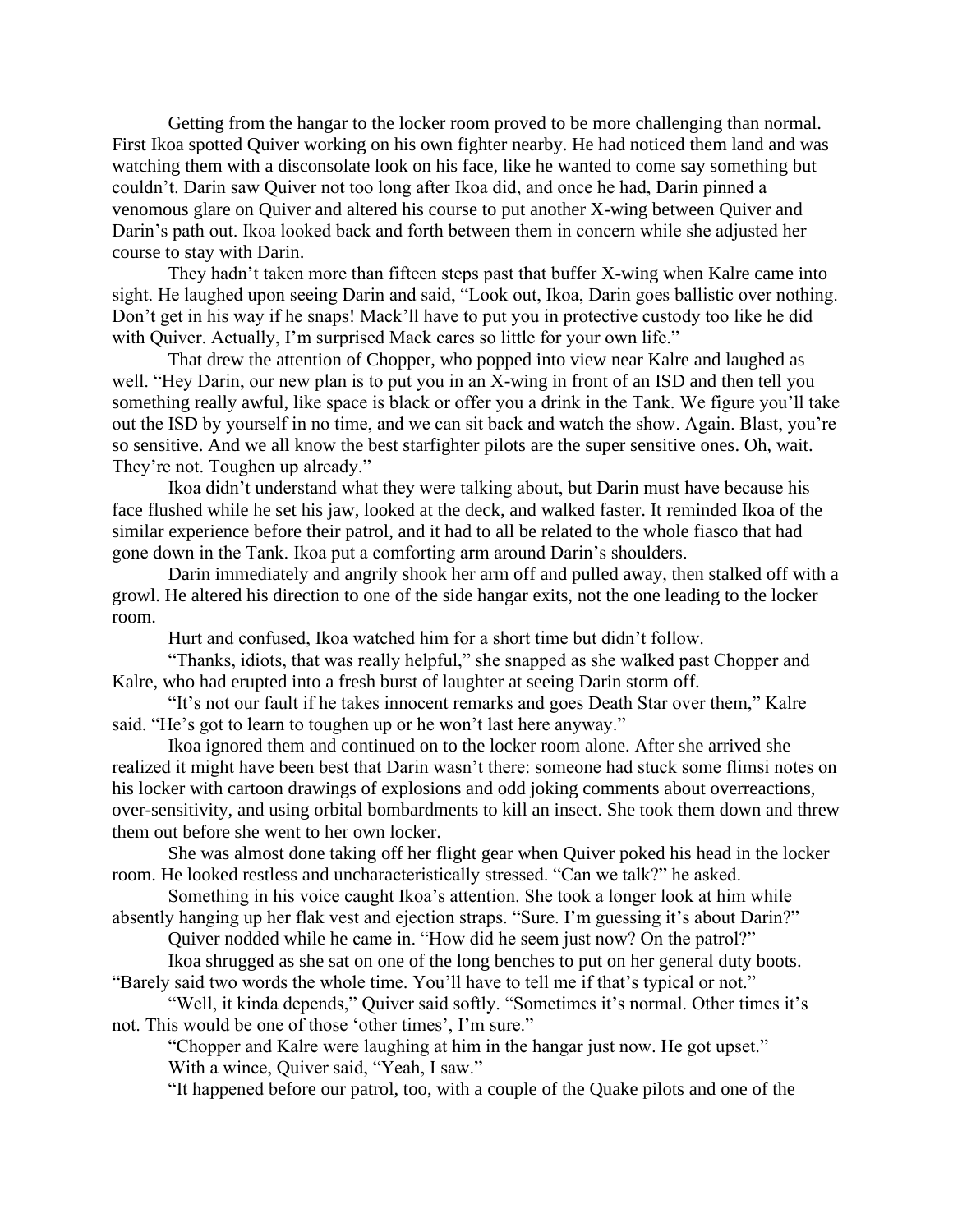mechanics." Ikoa sighed. "Look, Quiver, like I said, I don't know what happened and I don't want to know. Whatever it was, though, people are going after him about it and Darin's taking it really badly. They're saying he's blowing up over nothing, he's too sensitive, and he doesn't belong here because of it."

Quiver shook his head. "They're wrong. He's not blowing up over nothing. He was blowing up at me for what I did, but I guess no one else really knew why he was so mad, so all they saw was an out-of-context reaction and jumped to conclusions. Besides me and CC, no one there had a clue about the history and what was even going on to make him lose it with me. And blast, CC had *just* managed to convince him to cut himself a little slack and that he wasn't dooming the squadron or being a bad squadmate by being sad like Snubber had implied. Now this comes along, and everyone is telling him the same thing as Snubber without even realizing they're doing it– that he shouldn't be feeling like he's feeling and he's wrong for doing it. I really, really messed up this time." Quiver started to pace, and Ikoa couldn't help but feel sorry for him with as hurt as he sounded. It was unusual coming from the easygoing jokester of a morale officer who usually convinced himself that everyone loved him. "How can I fix this when I'm under a restraining order and he won't listen to me anyway?"

"Um, well..." Ikoa thought for a moment. "I don't really know. Could you do something nice for him, something that might help make up for what happened? You know, something that will help get his mind off of it all?"

Quiver shook his head. "No. Not really. The damage is already done. I can't undo it, and any nice things obviously coming from me won't even reach him without getting squashed on sight."

"Then if you can't undo whatever damage was caused, is there a way you can lessen the impact of the damage? Or prevent more from hitting?"

"But that–" Quiver started to say. Then he abruptly stopped and appeared to be thinking hard for a moment before raising his eyebrows. "That might work. Thanks, Ko. I owe you one." He turned and strode purposefully out of the locker room.

Ikoa raised her eyebrows as well but then smiled a little, closed her locker, and headed off to the rest of her duties. Hopefully whatever idea Quiver had would work out.

The late hour that night found Quiver sitting on a shipping crate inside the hangar, waiting. He really should have been asleep hours ago, but this was the last piece he had to put into place and it had to be done that night. Besides, his quarters felt strange and empty now that Darin was rooming with Lt. Weas, and he didn't want to face that quite yet.

At last the two Y-wings came through the ship's magcon field and landed in their subhangar. Quiver stifled a yawn and watched as the two Quake Squadron pilots and their gunners powered down the fighters and got out. They started walking toward the hangar exit.

Quiver hopped off the shipping crate and intercepted them. When he reached the group, he singled out one, Flight Officer Wayals, and said, "Hey, can I talk to you for a minute?"

"As long as you make it fast. I'm tired," Wayals replied. The other three Quakes continued on without them, and Quiver beckoned Wayals over to a spot in the hangar out of everyone's way.

"So what's this about?" Wayals asked when they stopped. "You planning another party in the Tank? If you're bringing Darin we'd better stock up on *real* bacta beforehand." Wayals grinned. "I still can't believe how much he went off the deep end just because you tried to get him to stick around and have fun. Part of me still thinks it's hilarious, and another part is kind of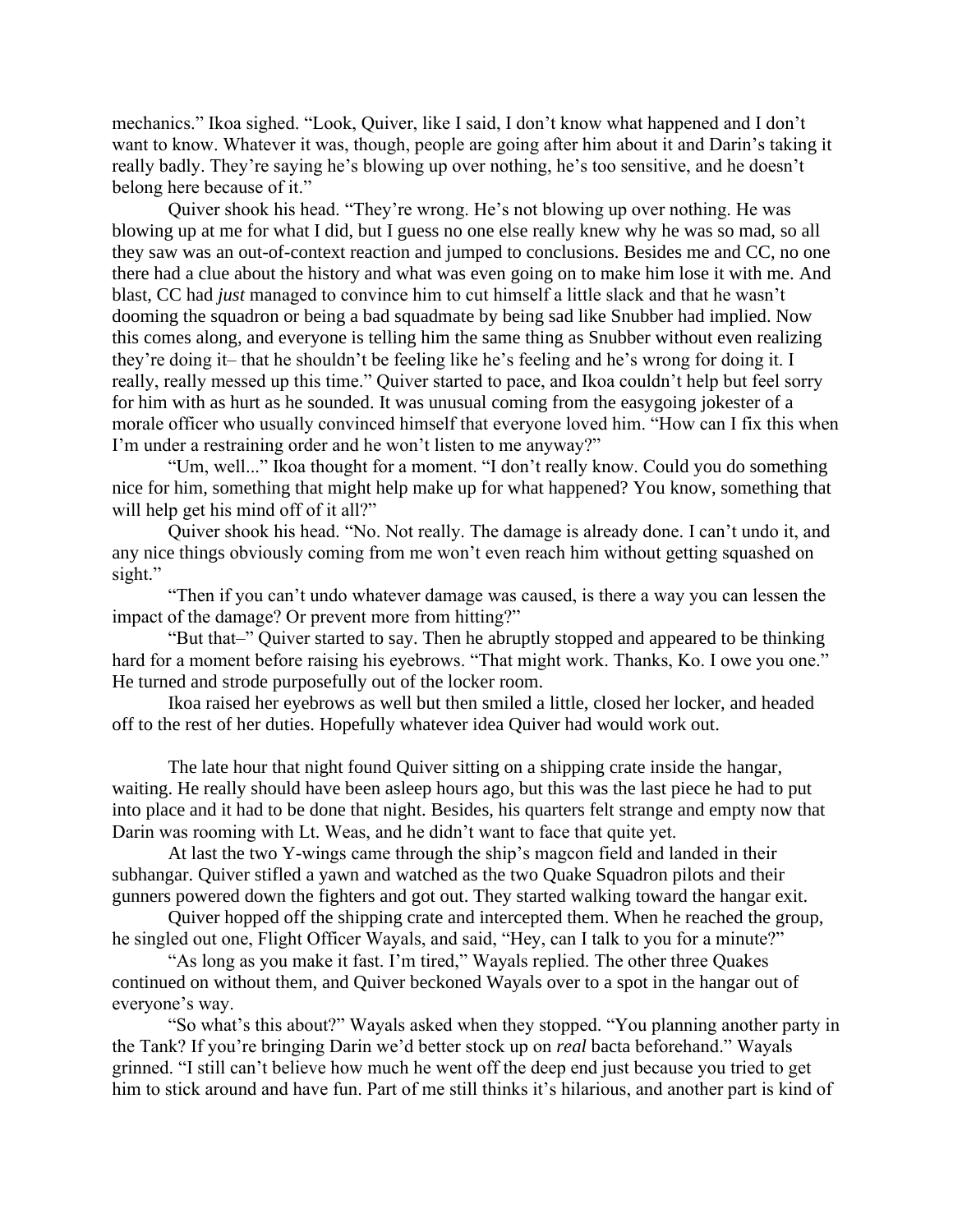scared to cross paths with him in case he thinks I'm looking at him funny and he comes after me."

"Not another party," Quiver said somberly, "but actually that whole incident is what I wanted to talk to you about. I know you've been teasing him about it. That has to stop. Right now. Stop spreading rumors, stop laughing about it with your buddies, everything. Untell anyone you told it to, too. It ends here."

Wayals barked a surprised laugh. "What? You're kidding, right? That was the funniest thing to happen on this floating bucket in ages. Why in the galaxy would you think I'd want to stop talking about it and having fun with it?"

"Because it's not what you think it is." Quiver took a deep breath. Even after saying this part to all the others as well, it wasn't getting any easier. "You all think he violently overreacted to us just being friendly and wanting him to stay at the party, but that's not at all what happened. He *underreacted* to me crossing a line I should never have gotten near, let alone blown past."

Wayals shook his head. "Yeah, I'm not buying it. I can't imagine a line like that."

Quiver swallowed hard. "That's because it's a pretty personal line, and he's pretty private about that type of thing to begin with. He was so mad at me because just a few minutes before, I purposefully made him believe the Imperials had freed his homeworld when they actually didn't. Then I told him I was just kidding. That's why he was angry."

That made Wayals stop and stare at Quiver. "Seriously?"

Quiver nodded. The hot shame boiled in his stomach. Again. He'd do anything to avoid this awful feeling, and usually did.

"That's really messed up," Wayals said disdainfully. "That's a pretty horrible thing to do to someone, actually. Seriously? Wow. I used to think you were fun, Quiver, but if this is the kind of thing you think is fun to do, to your own wingman no less, then maybe I should really rethink that."

The sharp sting of personal rejection was just as bad this time as it was the other times it had happened during these talks that day, but with difficulty Quiver forced himself to swallow the words that reflexively bubbled up in his own defense to make everyone like him again. If he downplayed the situation at all or they thought he wasn't serious about this, they'd go back to believing Darin overreacted. He stood there silently.

Then Wayals's gaze grew sharper. "Wait, so because of you, I've actually been laughing at Darin for caring about his home planet? Great, now *I'm* the insensitive jerk. I'd better apologize to him in the morning."

"Wait, before you do that..." Quiver cut in. "I'm... not sure how well he'll react to finding out I've gone and blabbed something like this to a bunch of people. Like I said, he considers it pretty personal, and he didn't share it with very many people on board. Instead, unless he brings it up himself, can you just let it drop? Completely? As if it never happened? I think it'll be better if he doesn't have to get reminded of it more, rather than having a bunch of people randomly come up and apologize and make him think about it again and again, especially when he starts wondering how they would know to apologize. Does that make sense?"

Wayals considered that for a few moments and seemed to be going back and forth internally. "I don't know," he said at last. "I'm not sure that's the right thing to do. It feels like covering up one mistake with another."

"Can we at least try it my way for a couple days first? Then if Darin doesn't seem to be getting past this, you can all apologize to your heart's content and blame me for this error too. At this point I doubt he'll ever want to speak to me again anyway, so I probably don't have much to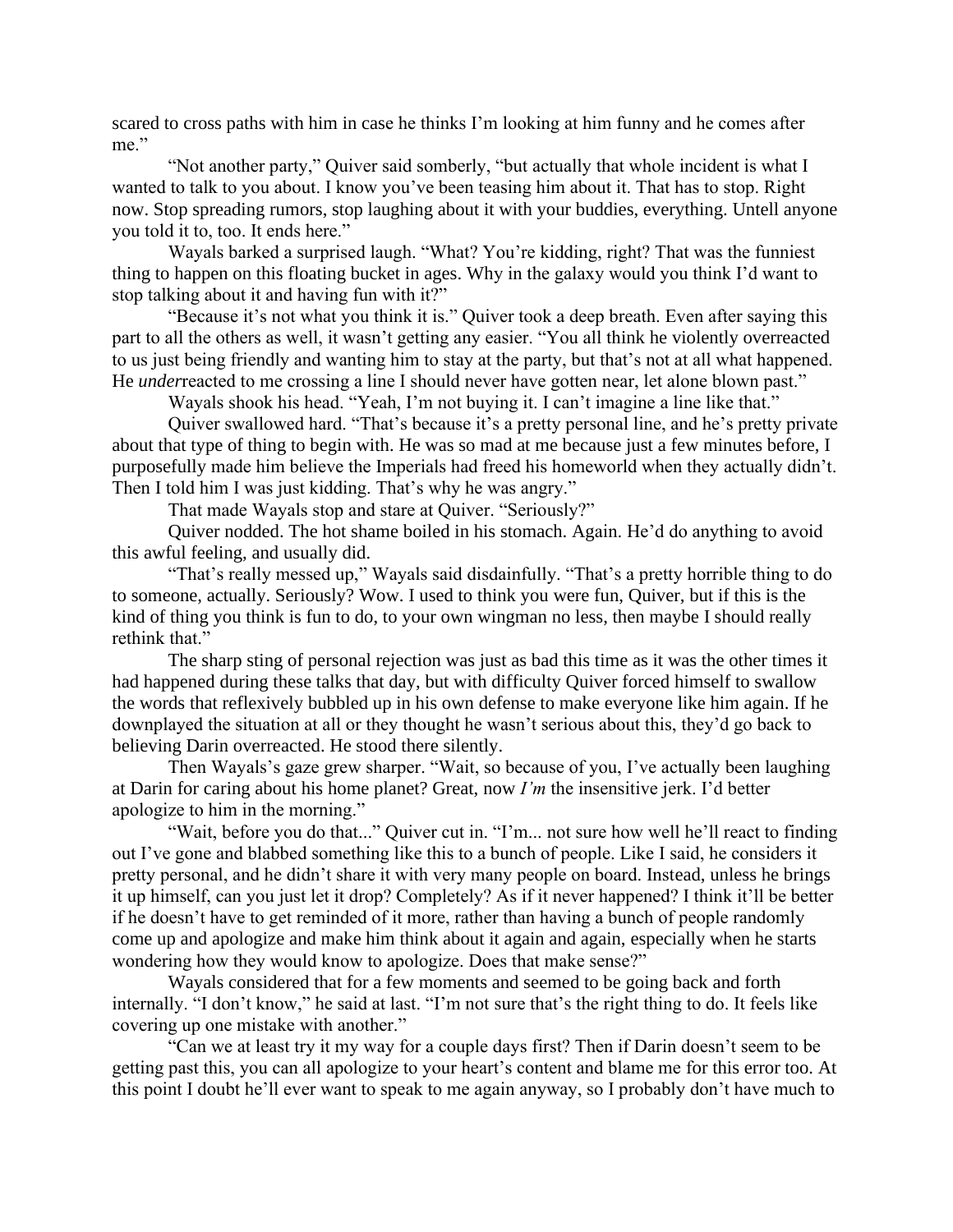lose."

Wayals sighed. "Fine. Anything else? I want to get out of my flight gear."

Quiver shook his head. "No. Thanks." He stepped back, and Wayals walked off.

A wave of exhaustion hit him as he watched the Quake leave. It had been a long afternoon and evening. Luckily most of the people he had talked to were sympathetic and sided with Darin once they knew the full story, and they had promised to stop teasing him. Predictably, Chopper and Kalre hadn't been so magnanimous, so Quiver had resorted to blackmail with them. He'd been keeping the information about their last R&R and the unfortunate speeder rental in reserve for when it was truly needed, and this seemed like the right time to play that card. With as angry as those two were at him now, Quiver suspected it would work to get them off Darin's back.

He hoped so. He would give anything for things to go back to normal.

Corona Squadron climbed out of the simulators the following day. Ikoa had felt odd flying with Darin as her wingman, and it was obvious he was having some difficulties too, but they came through all right. She figured Quiver was probably having a harder time adjusting to flying with Mackin.

Ikoa joined up with Darin in the midst of the simulators afterward. "I think we weren't doing too badly there toward the end," she said. "We just needed some time to get used to each other."

Darin nodded distractedly. "Yeah." He kept furtively looking around at some of the other pilots as though constantly expecting the next attack on his self-esteem. Nothing happened that Ikoa could discern, except for Chopper and Kalre each giving Quiver a small shove as they walked by him. Quiver didn't react and continued loitering across the room from the new wingpair, watching Darin like a forlorn pet. When Darin spotted him and narrowed his eyes, Quiver quickly retreated.

Ikoa watched the exchange in concern, but then she blanked her expression and tested out her most casual voice. "So... are things going any better for you today?"

"Huh?" Darin broke out of his offensive defense and directed his attention to Ikoa. "Oh, yeah. There was some first thing this morning, but since then things have calmed down a lot. It really surprised me: based on previous experience I was expecting at least a couple solid weeks of taunting and comments from everyone, but it's died down really quickly. That's not normal around here. It's got to be building up. I'm wondering when it'll all hit. I'm sure it's coming."

The pair followed the rest of the Coronas out of the sim room to the briefing room as Ikoa smiled to herself. Maybe this had something to do with whatever Quiver's idea had been. "I'm glad today's been better. Don't count completely on a build-up and big release later on, though: most of these guys aren't smart enough to do something like that. They'll take their immediate gratification, and if they're not doing that, maybe things are honestly settling down."

Darin snorted a small, darkly amused chuckle. "Yeah, maybe you're right. Especially about the 'smart' part. Quiver in particular."

"Oh, come on." Ikoa said it as lightly as she could, but she was instantly worried about Darin's answer. "You don't mean that."

"Actually, Ikoa, this little break away from Quiver is showing me how much stupid stuff I have to put up with from him on a daily basis. It's... what's a good word... *refreshing* to not have to deal with it. I'm enjoying flying with you. You *make sense.* It's so much easier on my brain."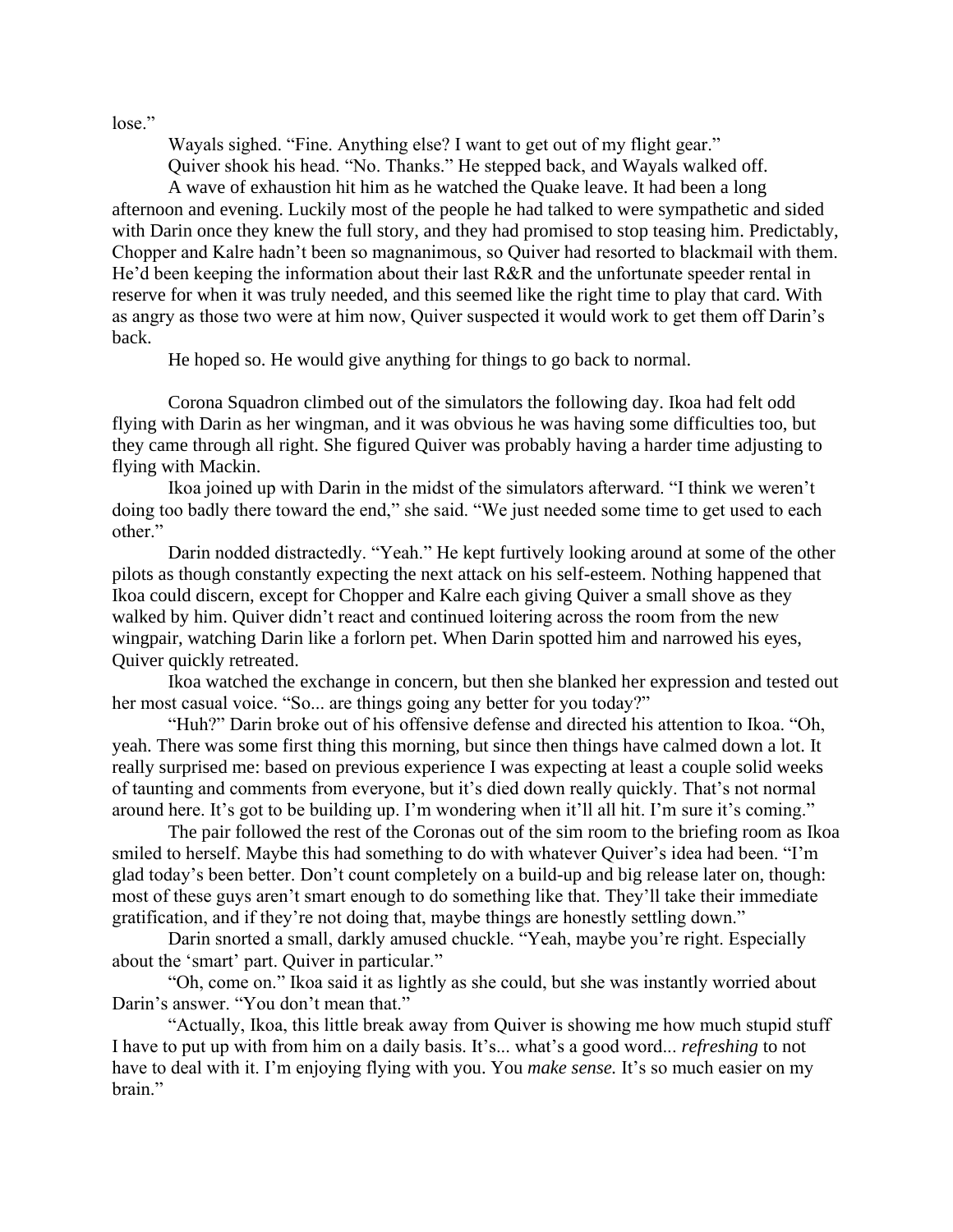"But you and Quiver work together so well," Ikoa prodded gently. "You click with each other."

"I'm not so sure we click anymore," Darin replied. "Maybe we've run our course and reached the end." Then they stepped into the briefing room, cutting off Ikoa's chance to respond. To be fair, though, she realized, she didn't know what she could have said anyway.

Two days later, Quiver was happy to see that everyone was still not antagonizing Darin. He could tell from a distance that it was helping Darin's spirits: when Darin landed with Ikoa after their advance patrol that afternoon, Darin was laughing with her about something. A sharp twinge of jealousy bubbled up within the happiness Quiver felt at seeing Darin feeling better.

Mackin walked up to that pair after they had disembarked, and he talked to them for a short time. Darin sobered as Mackin spoke. That was all Quiver saw before Mack turned to head in his general direction, and Quiver made himself scarce.

It was a solid half hour later when Quiver came back into the subhangar looking for his astromech. He couldn't locate the droid, but he did find something unusual: Darin was sitting on an S-foil of his own X-wing and letting his legs dangle over the edge. He wasn't doing anything as far as Quiver could tell; he was just sitting there, still in his flight gear, staring out across the hangar and not even looking at the datapad he was holding.

Quiver sighed. He missed hanging out with Thumper so much, and his wingman was having way too much fun flying with Ikoa instead of him. He wouldn't be able to stand it if his big screw up caused a permanent rift between them.

Anger at himself turned into anger at the galaxy and anger at the circumstances forcing him and Darin to stay apart. Well, to hell with that restraining order. He hadn't talked to Darin in the last few days, and Quiver was sick of it.

Aggravated into action, Quiver walked a couple steps closer to Darin's X-wing before he stopped. That got no reaction from Darin, so Quiver went a few cautious steps closer. Then some more. Then some more. Finally when he was about twenty steps away, Darin glanced at him and then resumed his blank staring.

The lack of a glare for the first time since the whole mess began was encouraging. Quiver took a last, careful look around the X-wing's immediate vicinity to make sure that Darin's astromech Botch wasn't nearby to chase him off with an arc-welder again. When it looked like the coast was clear, Quiver walked another couple meters closer and then called up to Darin in a forced casual voice, "Hi, Thumper."

A moment later Darin answered unenergetically, "Hi, Quiver."

Darin hadn't looked at him, but this was farther than Quiver had gotten in days. Quiver decided to keep going for as long as he could. "Hey, um, will you kill me if I come up there by you?"

## "Probably not."

Quiver was willing to take that chance. He slowly moved over to climb up on Darin's Xwing, then warily approached the S-foil where Darin sat. Still giving Darin a respectable berth, Quiver sat on the associated engine and waited, but a stretch of silence indicated that Darin likely wasn't going to speak first. He was still gazing at some undetermined focal point.

At last Quiver could stand it no longer. He took a deep breath and said, "I'm really sorry."

Darin didn't respond right away. Quiver desperately wanted to move into his comfort zone: talking. He always felt better talking, whether he was explaining away his actions, sharing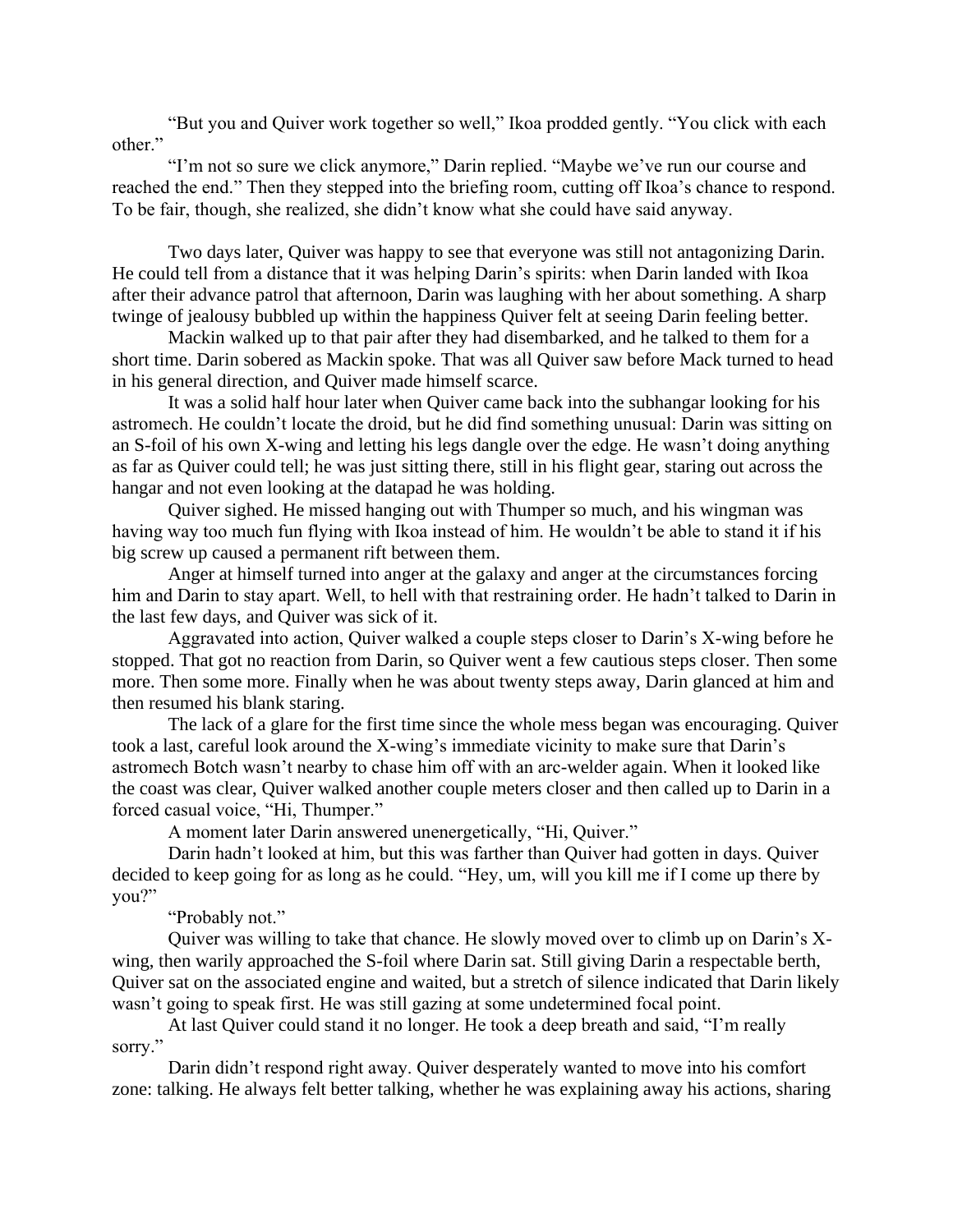his thoughts, asking questions, making a joke, anything. But he bit his tongue to keep it silent. CC had warned him earlier that Darin would likely react very badly to hearing that Quiver didn't remember what had happened that night, and there was no way that would not come out if Quiver started talking, so Quiver decided to follow her advice for once and see if it worked.

Quiver was concentrating so hard on keeping quiet that he almost missed Darin's soft words. "We have that mission coming up. Mack asked me if I wanted to make these temporary flying and rooming arrangements permanent. He told me to think about it and let him know." He indicated the datapad.

Fear settled in a cold knot in Quiver's stomach. Keeping his voice casual was a hundred times harder now. "What did you tell him?" The words still came out squeakier than he wanted.

"I haven't told him anything yet." At last Darin turned to look at Quiver, and his voice hardened. "I put up with a lot from you, and even more when CC is around too. Most of it I honestly don't mind, but sometimes... sometimes it's harder to shrug off. I don't want to be the default brunt of every joke and prank. Every so often it would be nice to get my way, just to occasionally break the routine and make me feel like I actually have some input here. And when I say I need some time alone, I really do mean I need some time alone. I really don't think all that's too much to ask." It sounded like CC's report of what Darin had said in Mackin's office was true.

To Quiver's dismay, Darin wasn't finished, and it got even worse. "And blast, after losing everyone I cared about, it was really, *really* hard for me to open up again, even a little. I thought I was safe with you and CC, and then this happens. I can't even tell you how much that hurt. Not only the trust stuff, not only the renewed guilt that I was broken and wrong for not getting over this faster for the squadron's sake, but... pleesh, Quiver, for a few minutes there I honestly let myself believe I could go *home.* That I could leave all this behind me and go back to a normal life without the constant kill-or-be-killed. Then you said you made it up, and that bubble of hope was gone, and all the stress and anxieties of this life came crashing back in full force, and I just couldn't face the prospect of dealing with it all every single second for the rest of my life."

Quiver hadn't realized all of that, and it made him cringe, imagining what Darin had felt. There was no way Darin would ever want to associate with him again.

Darin continued, "So I start thinking about all of that and I type out one answer for Mack. And yet..." Darin paused, fidgeted, and turned away again. "And yet somehow despite all of that, you've managed to become one of my best friends. Once all the teasing stopped so quickly, I was able to calm down. After I settled down, it started feeling strange not flying with you and not spending time with you and CC. Last night and this morning I didn't know what to do with myself. Rooming with Snubber's not the most comfortable feeling in the galaxy either. I feel like I have to sleep at attention."

Quiver waited for a short time, but Darin didn't say anything further. His stomach churned with acid at all of Darin's revelations. Yes, there was no way Darin wouldn't tell him to get out of his life for good, but regardless, Quiver had to at least try to patch things up. Quiver softly said, "Listen, buddy, I know I really messed up. I know it doesn't seem like it, but I honestly wasn't trying to make light of anything or hurt you. I'm really sorry. I swear it won't happen again. And the other things you mentioned, we can do those. We'll give it a try. It'll work."

More long moments passed with no reaction from Darin. Just when Quiver thought he'd go crazy from the silent waiting, Darin looked down and briefly typed something on the datapad